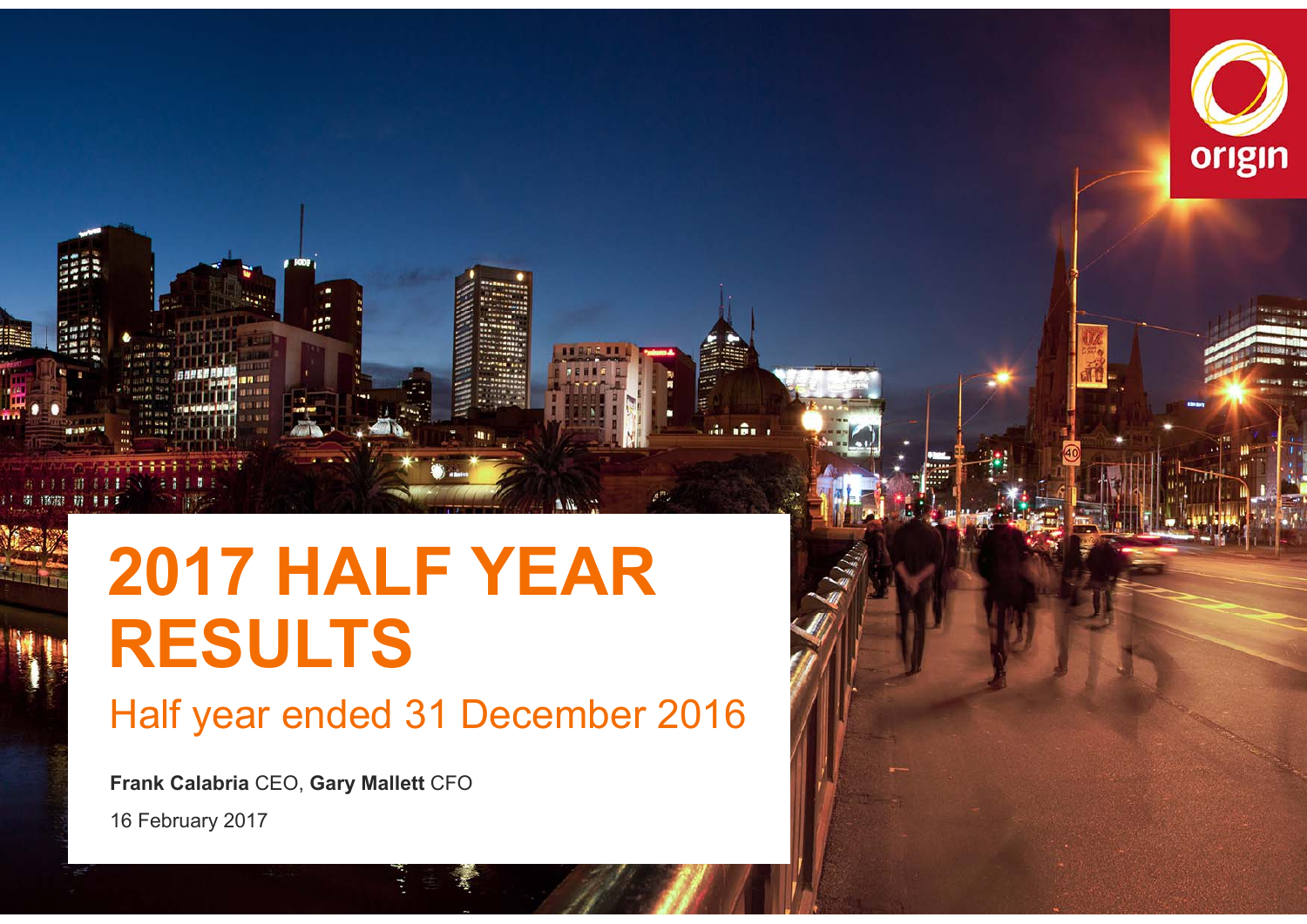#### Important Notices

#### **Forward looking statements**

This presentation contains forward looking statements, including statements of current intention, statements of opinion and predictions as to possible future events. Such statements are not statements of fact and there can be no certainty of outcome in relation to the matters to which the statements relate. These forward looking statements involve known and unknown risks, uncertainties, assumptions and other important factors that could cause the actual outcomes to be materially different from the events or results expressed or implied by such statements. Those risks, uncertainties, assumptions and other important factors are not all within the control of Origin and cannot be predicted by Origin and include changes in circumstances or events that may cause objectives to change as well as risks, circumstances and events specific to the industry, countries and markets in which Origin and its related bodies corporate, joint ventures and associated undertakings operate. They also include general economic conditions, exchange rates, interest rates, regulatory environments, competitive pressures, selling price, market demand and conditions in the financial markets which may cause objectives to change or may cause outcomes not to be realised.

None of Origin Energy Limited or any of its respective subsidiaries, affiliates and associated companies (or any of their respective officers, employees or agents) (the Relevant Persons) makes any representation, assurance or guarantee as to the accuracy or likelihood of fulfilment of any forward looking statement or any outcomes expressed or implied in any forward looking statements. The forward looking statements in this report reflect views held only at the date of this report.

Statements about past performance are not necessarily indicative of future performance.

Except as required by applicable law or the ASX Listing Rules, the Relevant Persons disclaim any obligation or undertaking to publicly update any forward looking statements, whether as a result of new information or future events.

#### **No offer of securities**

This presentation does not constitute investment advice, or an inducement or recommendation to acquire or dispose of any securities in Origin, in any jurisdiction.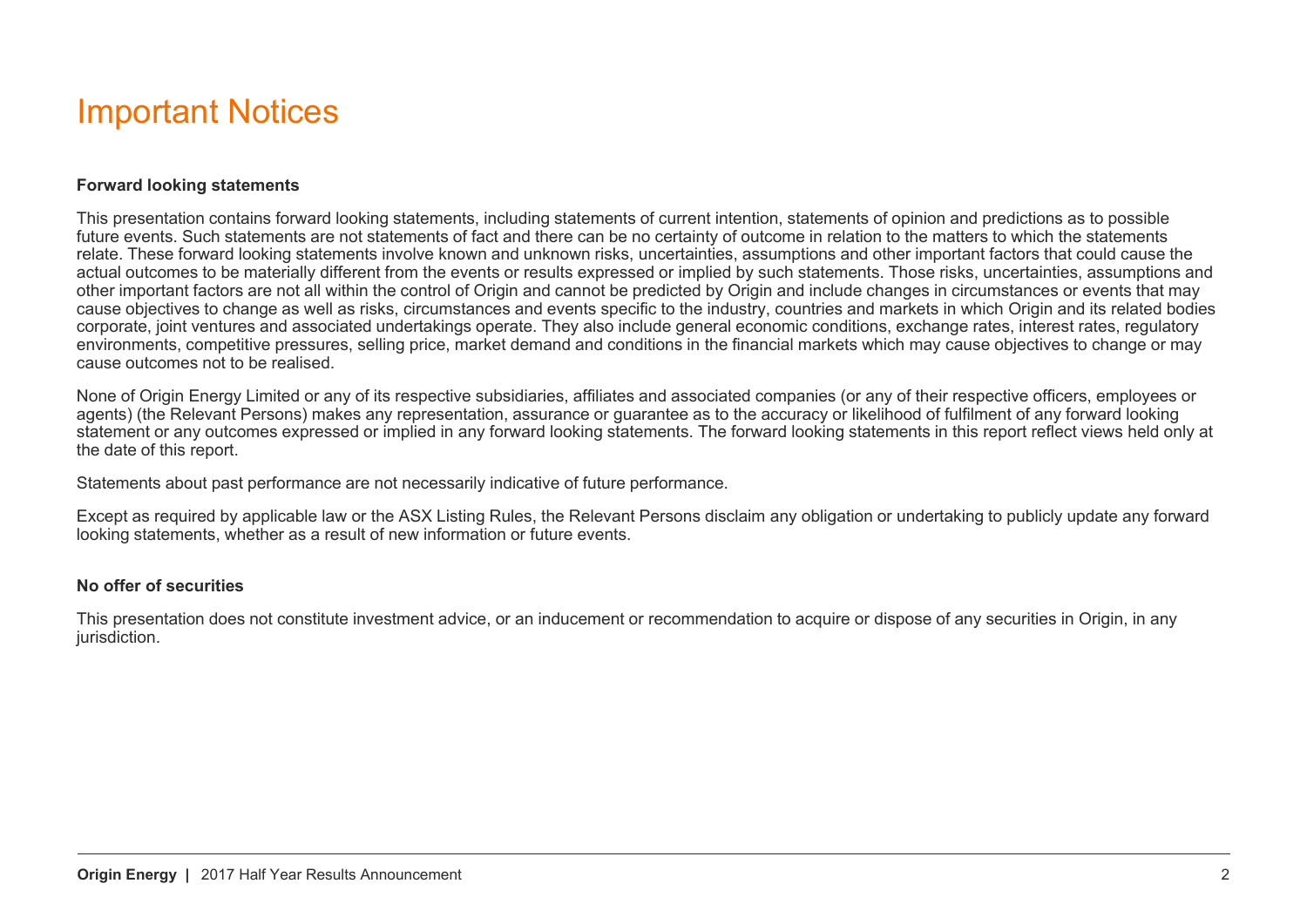#### Outline

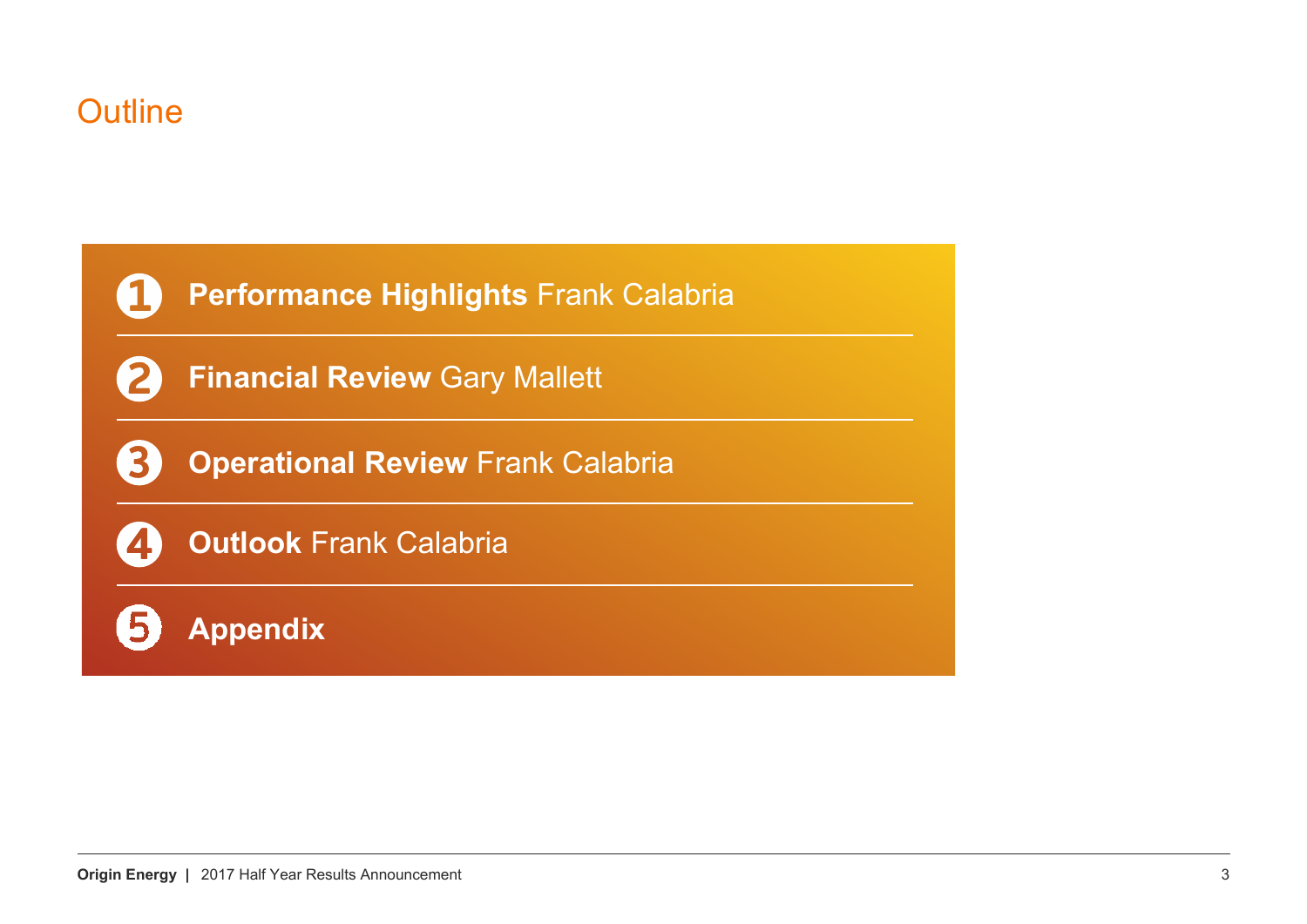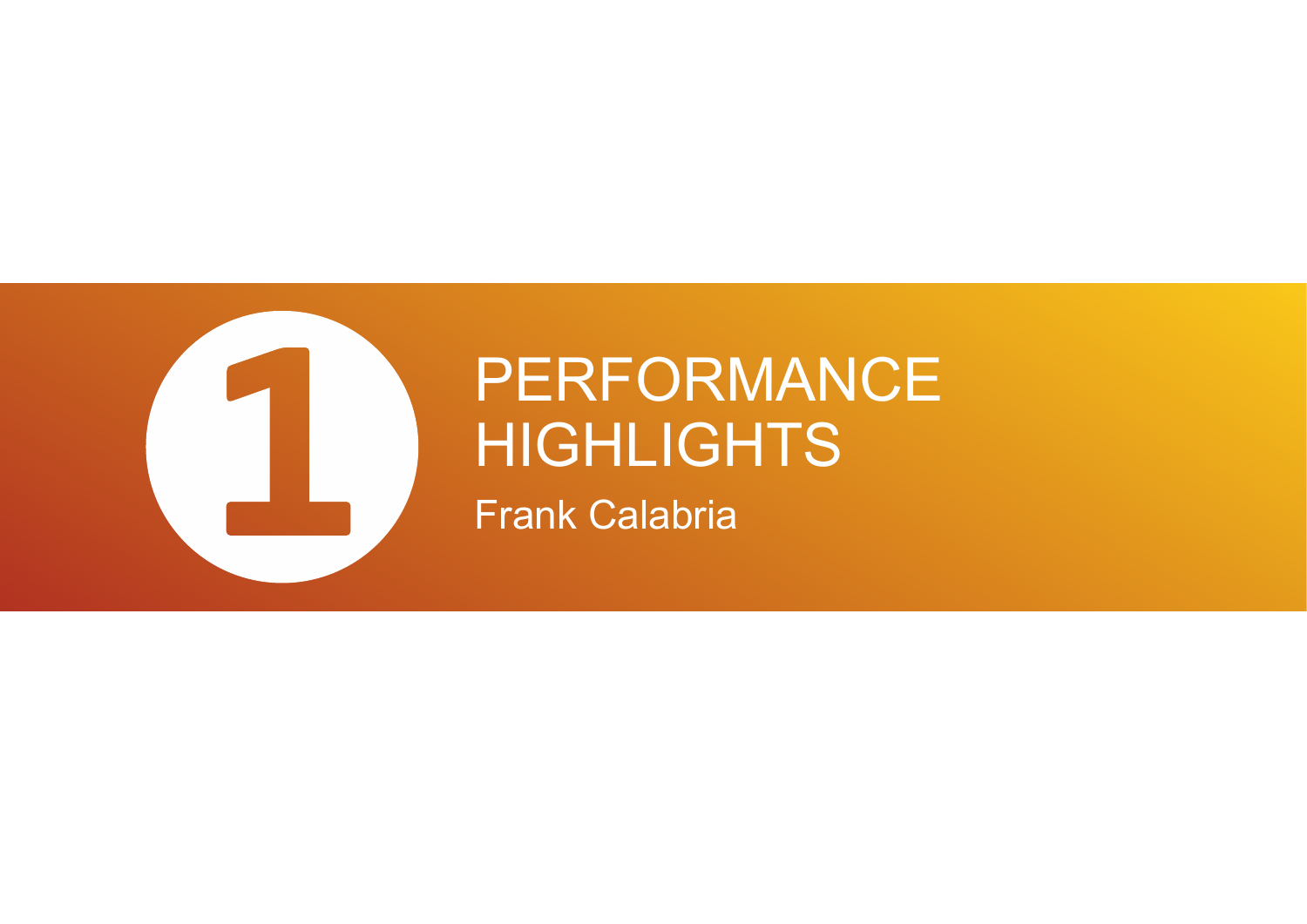#### Origin's key priorities



**REDUCING DEBT AND IMPROVING RETURNS**



**LEADERSHIP IN ENERGY MARKETS**



**LEADERSHIP IN INTEGRATED GAS**

- Maximise earnings and operating cash flow
- Limit capital expenditure
- Execute IPO of conventional upstream business
- Complete asset sales program
- •"Digital first"
- • Customer experience, lifetime value and innovative products
- •Gas portfolio advantage
- •Growing renewable energy
- •New energy solutions
- Transition from project to operations
- Leverage scale and capability in unconventional gas
- • Improve productivity and reduce unit costs

#### **HIGH PERFORMANCE CULTURE**

• Customer-oriented, performance-driven culture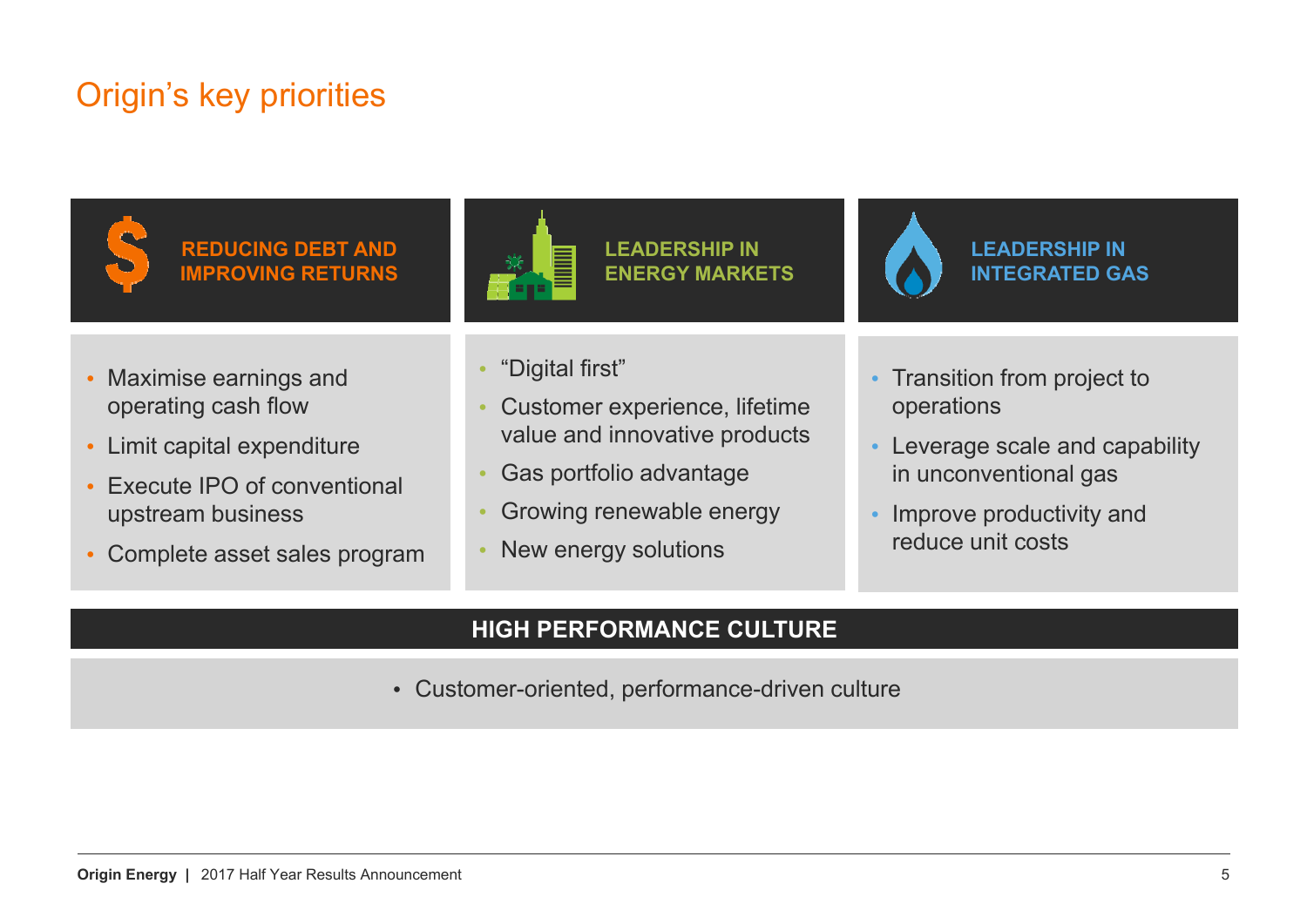## Delivering on key commitments

| <b>H1 FY2017</b>                                                                                                                                                                                                                                                              | <b>H2 FY2017</b>                                                                                                                                                                                | <b>FY2017 Targets</b>                                                                                                                                                                                                                                                                                        |
|-------------------------------------------------------------------------------------------------------------------------------------------------------------------------------------------------------------------------------------------------------------------------------|-------------------------------------------------------------------------------------------------------------------------------------------------------------------------------------------------|--------------------------------------------------------------------------------------------------------------------------------------------------------------------------------------------------------------------------------------------------------------------------------------------------------------|
| <b>Completed APLNG project</b><br>Announced intention to <b>IPO</b><br>$\checkmark$<br>conventional upstream assets<br>Increased earnings and<br>$\checkmark$<br>operating cash flow<br>Reduced capex and<br>$\checkmark$<br>contributions to APLNG<br>Progressed asset sales | • Continued growth in<br>earnings and operating<br>cash flow<br>• Lower working capital<br>• Higher APLNG production<br>• Complete asset sales<br>program – target of \$800<br>million on track | <b>Underlying EBITDA guidance</b><br>improved to \$2.450 - \$2.615<br>billion, subject to market<br>conditions<br>• Adjusted Net Debt well below \$9<br>billion by 30 June 2017 (excluding<br>NewCo IPO)<br><b>Remaining contributions to</b><br>APLNG \$0.3 billion (\$0.2 billion<br>below prior guidance) |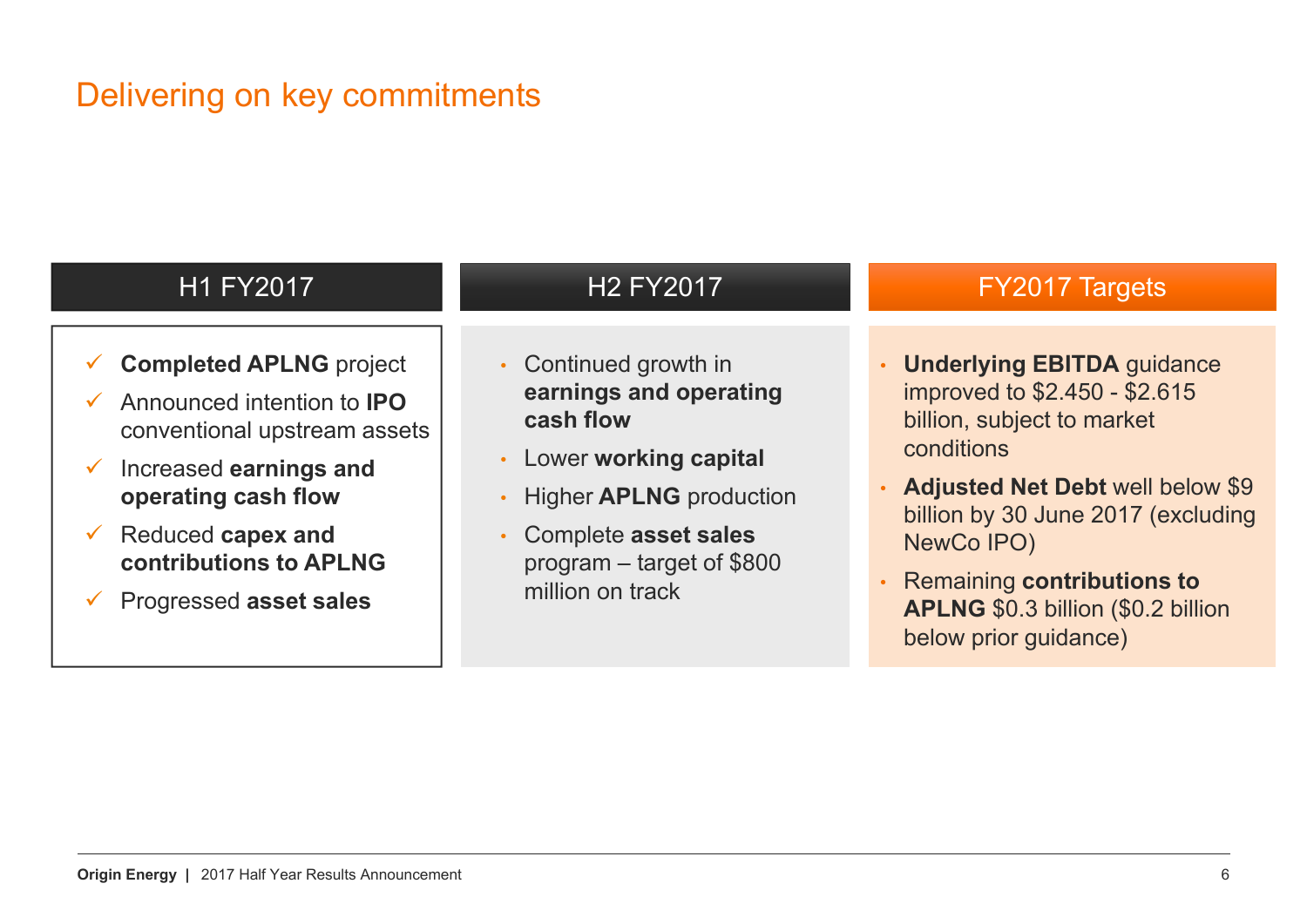## Solid operational performance in Energy Markets and Integrated Gas

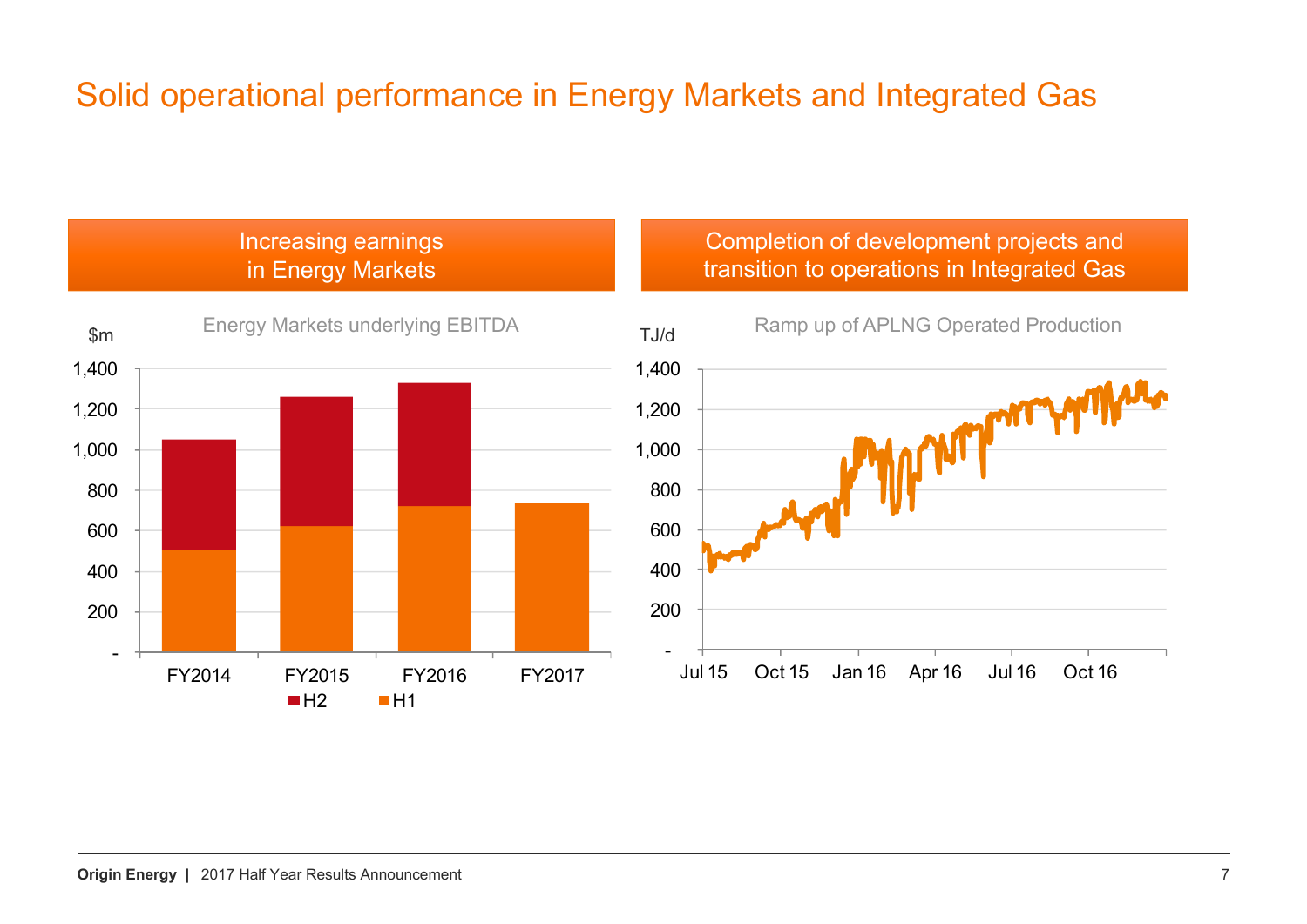#### 2017 Half Year Financial Highlights

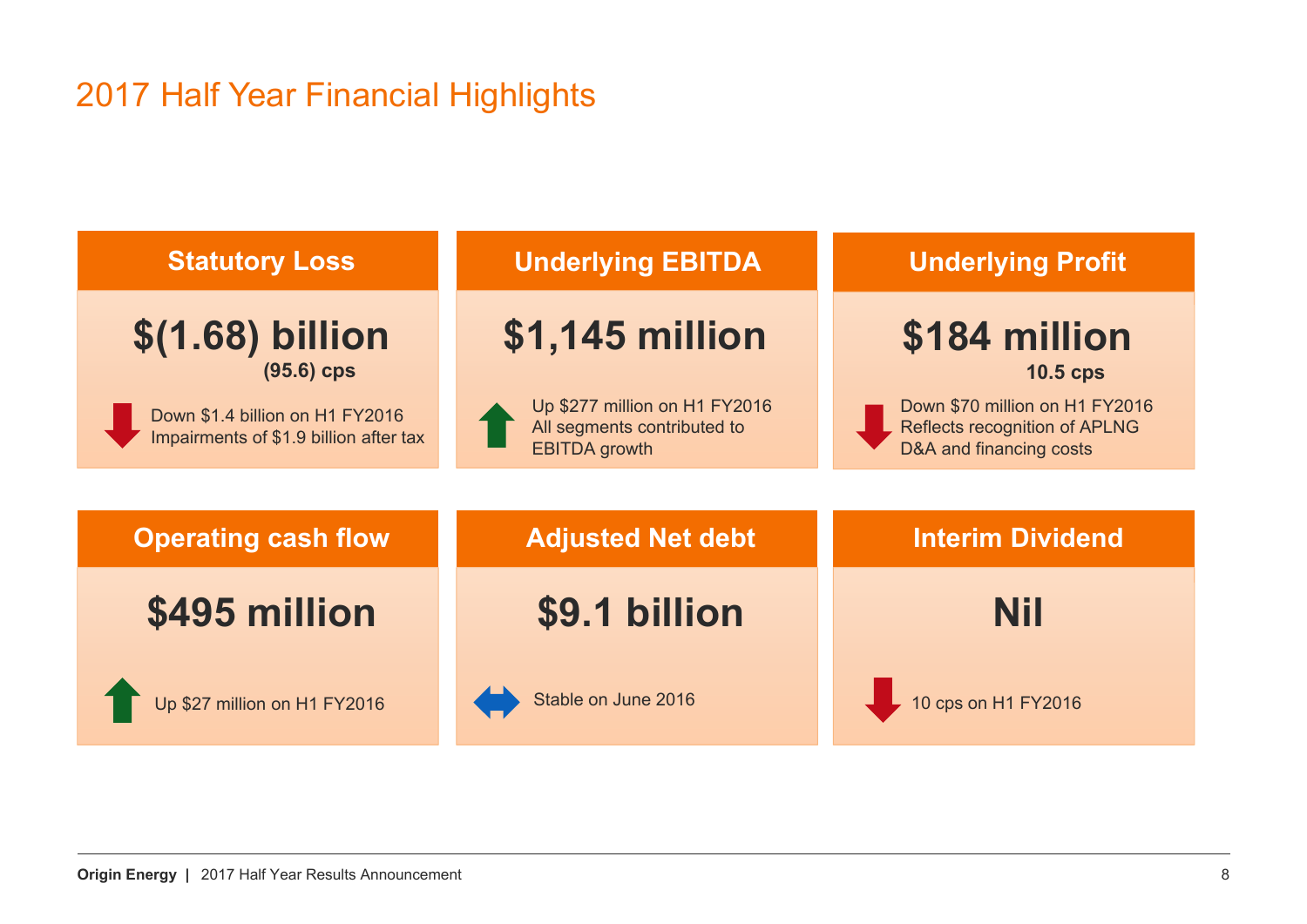#### Non-cash impairment of \$1.9 billion (post-tax)

| <b>Assets</b>                            | Post-tax<br>impairment (\$m) |
|------------------------------------------|------------------------------|
| Assets held by APLNG                     | 1,031                        |
| <b>Browse Basin</b>                      | 578                          |
| NewCo conventional exploration assets    | 170                          |
| <b>Investment in Energia Austral SpA</b> | 114                          |
| <b>Total</b>                             | 1,893                        |

- • **Browse Basin** impaired following an assessment of likely timing and potential. Based on new information, Origin has formed the view that the Caldita-Barossa fields are now the lead prospects to be developed to backfill Darwin LNG and other commercialisation alternatives are unlikely in the near term
- • **NewCo conventional exploration assets** that primarily offer low growth have been impaired
- • **Energía Austral** reflects reduced prospects of asset sale proceeding following an extended sale process
- • Origin's 37.5% share of **APLNG**'s impairment charge
	- Assumptions such as oil price, AUD/USD exchange rates, discount rates and costs have impacted the valuation over time. The cumulative net effect of these has reduced the valuation but had not warranted a revision of the carrying value until now
	- Since 30 June 2016, there has been a change in a number of assumptions but principally an increase in US dollar interest rates, increasing the discount rate from  $9.0\%$  to 10.2% (pre-tax)<sup>1</sup>. As a result, APLNG is now recognising an impairment
	- Origin's own assessment of the carrying value of its equity accounted investment in APLNG identified that no further impairment was required, based on the same discount rate as APLNG, and using Brent oil and AUD/USD forward curves at 31 December 2016 over the short term, stepping up to US\$71/bbl (real) and AUD/USD of 0.70 from FY2021

*<sup>(1)</sup> The discount rate calculation uses the current market observed interest rate on the US Government 20 year bond as the risk free rate*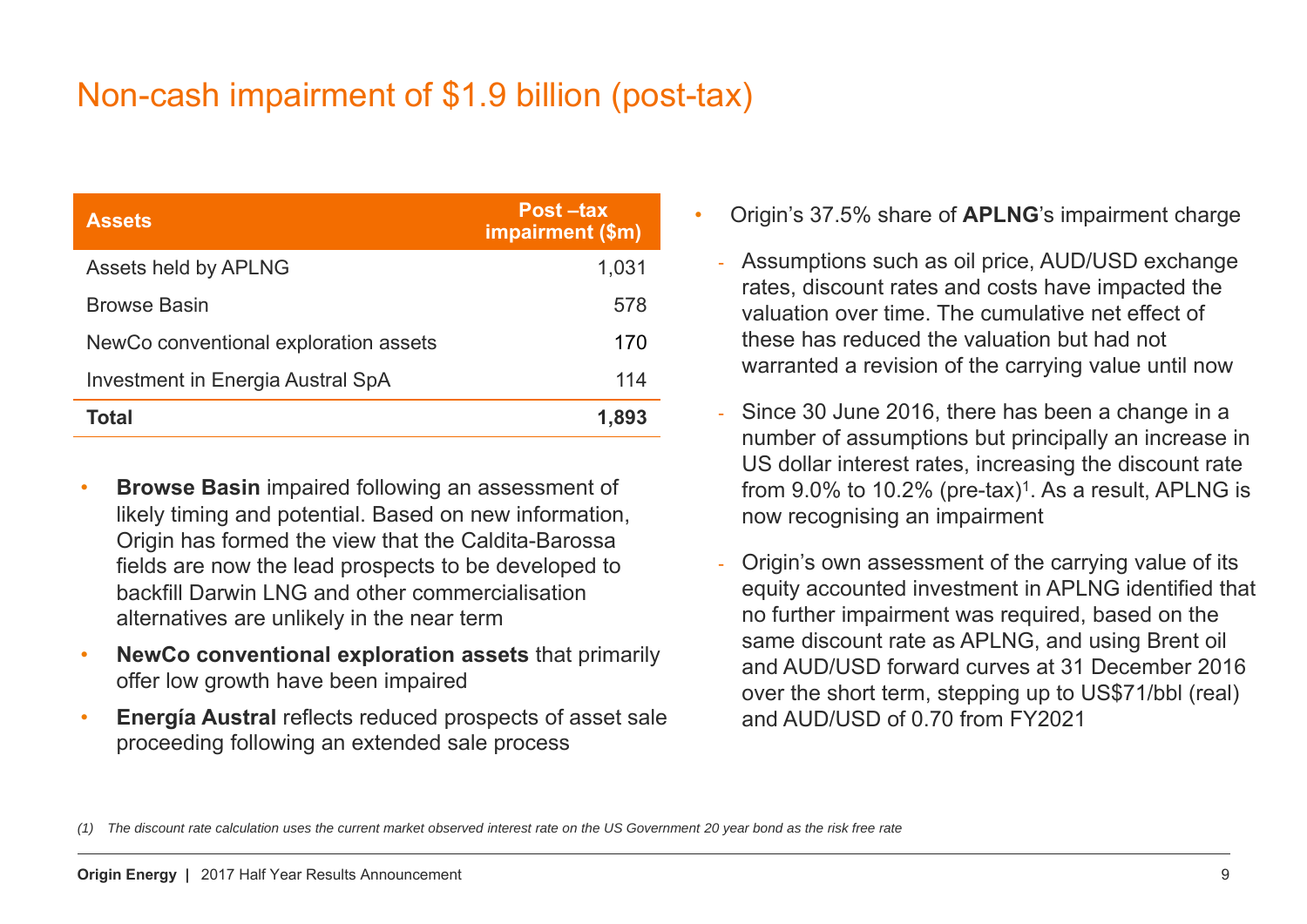## Energy Markets EBITDA of \$734 million increased by \$13 million

Movements in Energy Markets Underlying EBITDA



- •H1 FY2016 benefited from low cost ramp gas
- •H1 FY2017 impacted by one in 20 year maintenance outage at Eraring and contract costs for assets recently sold
- • Focus on operating costs resulted in a reduction in Cost to Maintain and increased LPG earnings. Cost to Acquire increased reflecting higher acquisition activity and growing customer numbers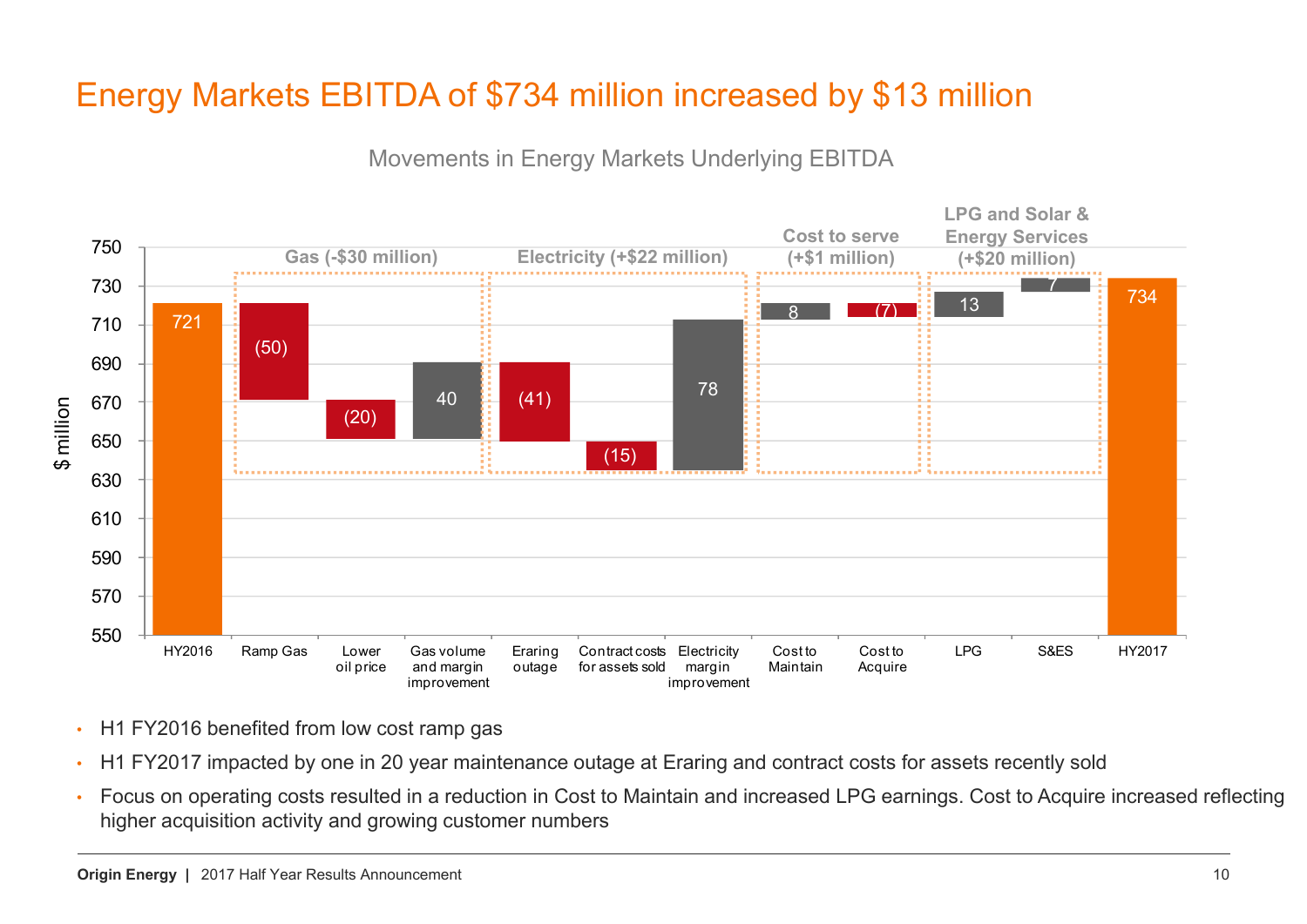## Integrated Gas EBITDA of \$442 million increased by \$305 million



Movements in Integrated Gas Underlying EBITDA

- •LNG sales (contracted & spot) contributed \$329 million (effective oil price of US\$42.3/bbl)
- •Domestic sales were impacted by lower realised prices (on a lower volume) of oil linked gas sales to QGC
- •Oil hedging reflects amortisation of the Oil Puts Origin entered into in December 2015, net of pay-out
- •Growth from Halladale/Speculant partly offset by lower well deliverability, field decline and maintenance shutdowns in Other basins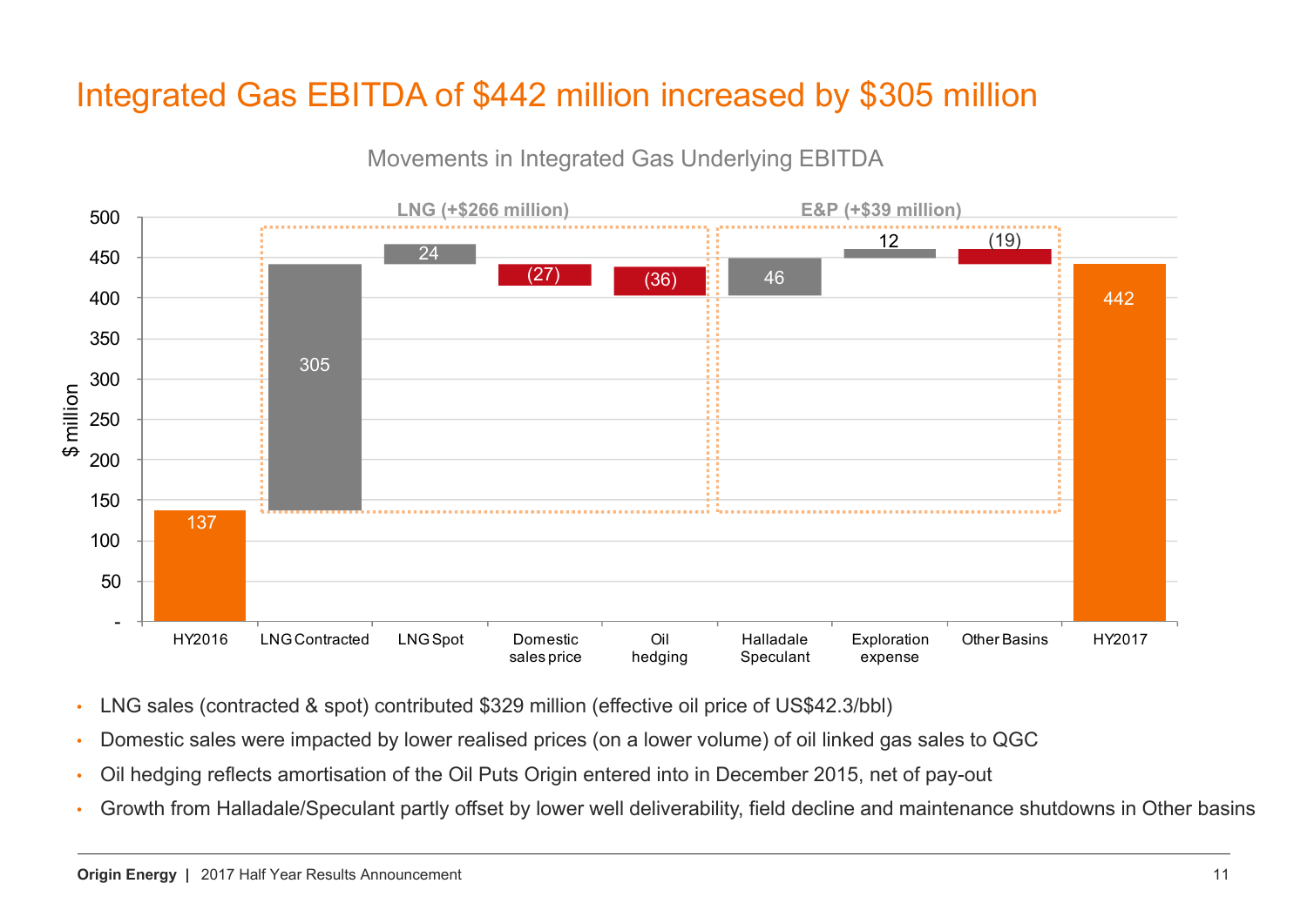#### Origin continues to focus on reducing operating and capital costs



Cost to Serve, LPG and Solar & Energy Services combined

- •Focus on cost management yielding results
- •Headcount reduction savings realised from H2 FY2016



- Reduced spend in both Energy Markets and Integrated Gas
- • \$0.3 billion remaining contribution to APLNG from January 2017 (reduced by \$0.2 billion from previous guidance3)

*(1) Forward looking numbers based on management's estimates of expenditure (committed and likely to proceed). Numbers exclude capitalised interest and assume NewCo remains in Origin for FY2017*

*(2) Forward looking APLNG numbers represent Origin's expected cash contributions (net of MRCPS interest income), rather than Origin's share of total APLNG capital expenditure.*

*(3) Previous guidance of Origin's remaining contribution to APLNG was \$0.6 billion from 1 July 2016 less \$124 million contributed in the six months to 31 December 2016*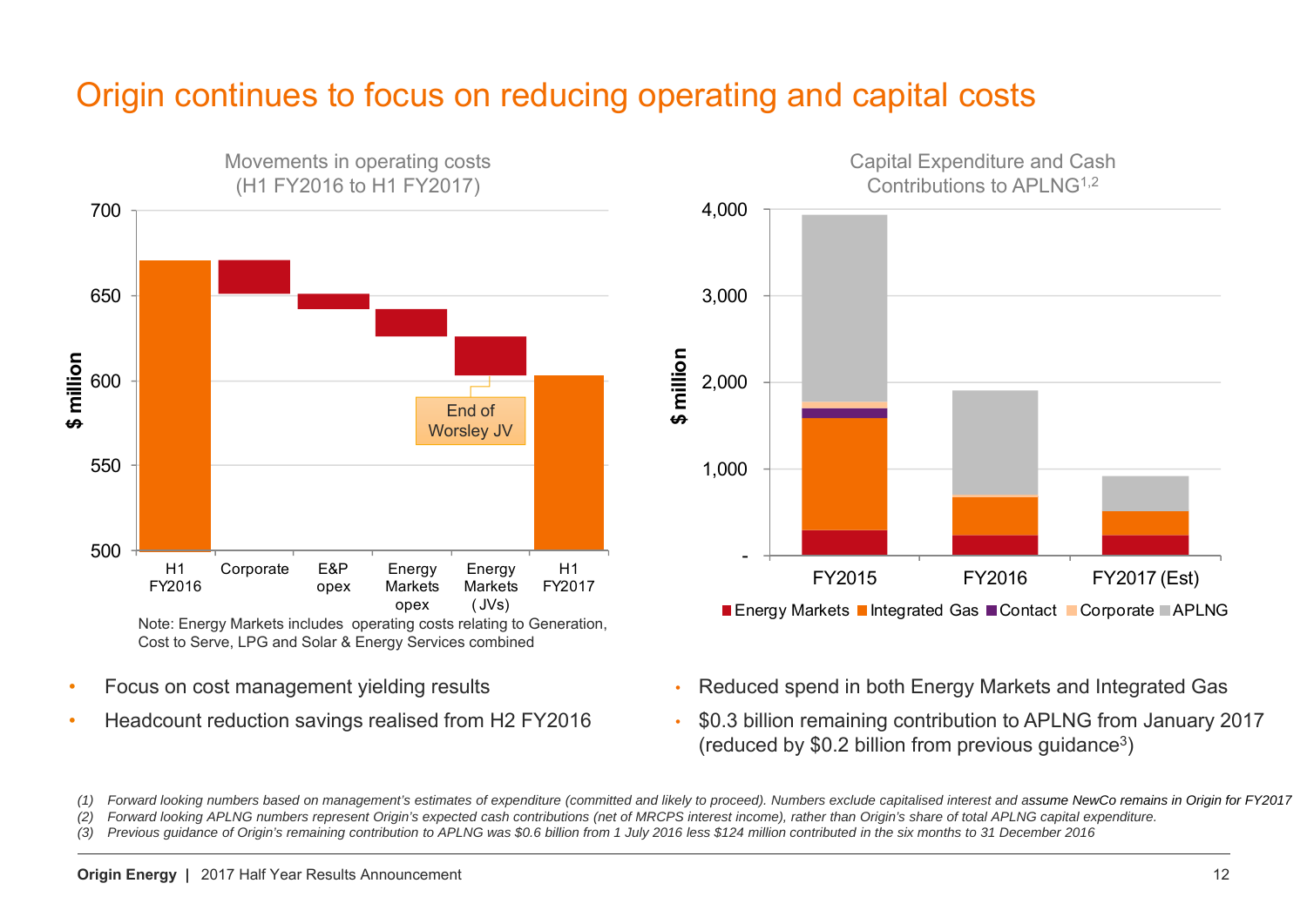

# FINANCIAL REVIEW Gary Mallett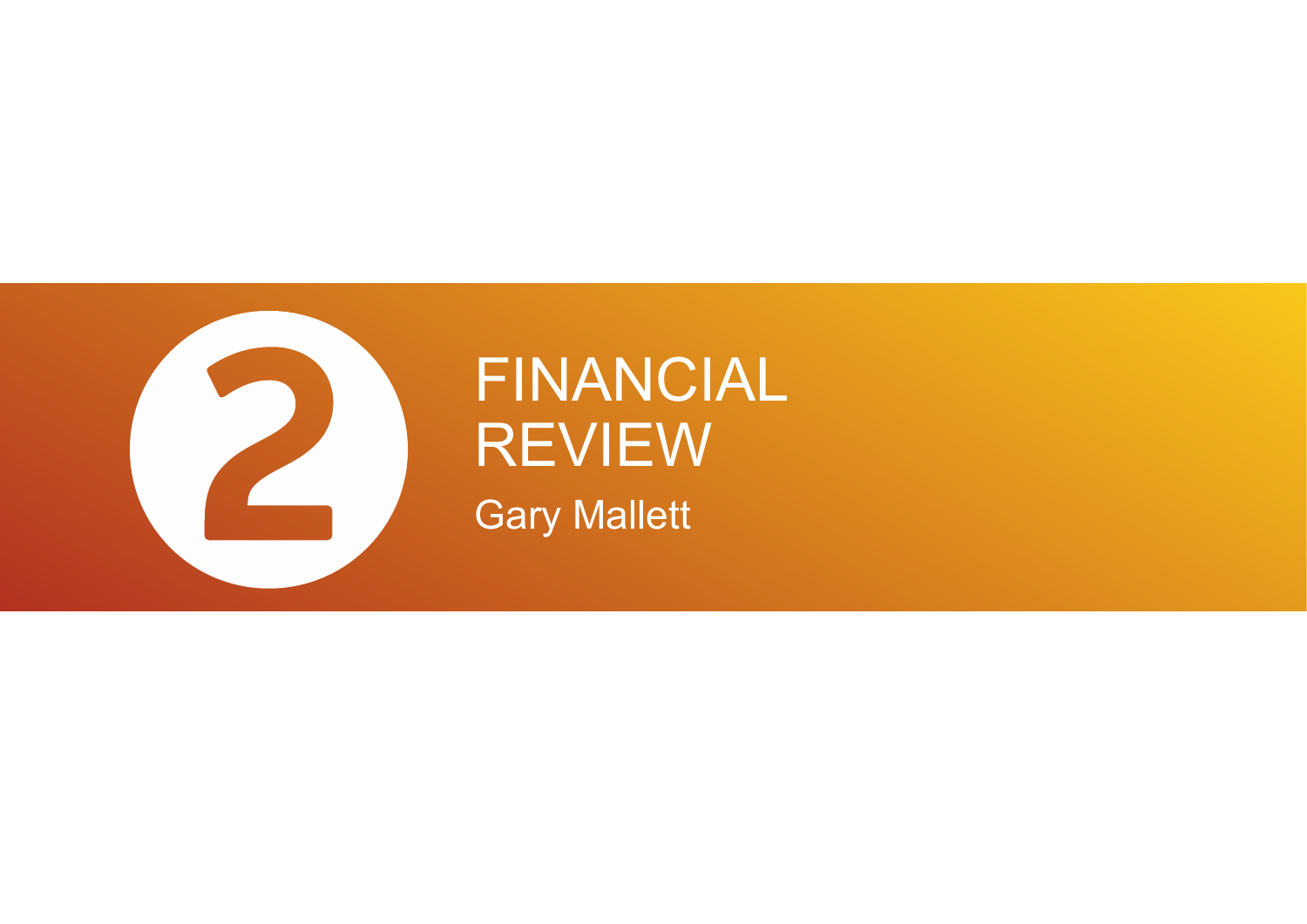#### Underlying EBITDA increased by \$277 million to \$1,145 million Underlying EBIT relatively stable (excluding the impact of Contact)

|                           |               | <b>Underlying EBITDA</b> |               | <b>Underlying EBIT</b> |               |                |  |
|---------------------------|---------------|--------------------------|---------------|------------------------|---------------|----------------|--|
| (\$ million)              | <b>HY2017</b> | <b>HY2016</b>            | <b>Change</b> | <b>HY2017</b>          | <b>HY2016</b> | <b>Change</b>  |  |
| <b>Energy Markets</b>     | 734           | 721                      | 13            | 576                    | 557           | 19             |  |
| <b>Integrated Gas</b>     | 442           | 137                      | 305           | (100)                  | (63)          | (37)           |  |
| <b>LNG</b>                | 287           | 21                       | 266           | (122)                  | (43)          | (79)           |  |
| E&P                       | 155           | 116                      | 39            | 22                     | (20)          | 42             |  |
| Corporate                 | (31)          | (51)                     | 20            | (31)                   | (51)          | 20             |  |
| Contact                   |               | 61                       | (61)          |                        | 41            | (41)           |  |
| <b>Total</b>              | 1,145         | 868                      | 277           | 445                    | 484           | (39)           |  |
| <b>Total (ex-Contact)</b> | 1,145         | 807                      | 338           | 445                    | 443           | $\overline{2}$ |  |

• EBIT (excluding Contact) stable despite growth in EBITDA, as LNG revenue was insufficient to offset the increase in APLNG ITDA due largely to low oil prices and the ramp up to full production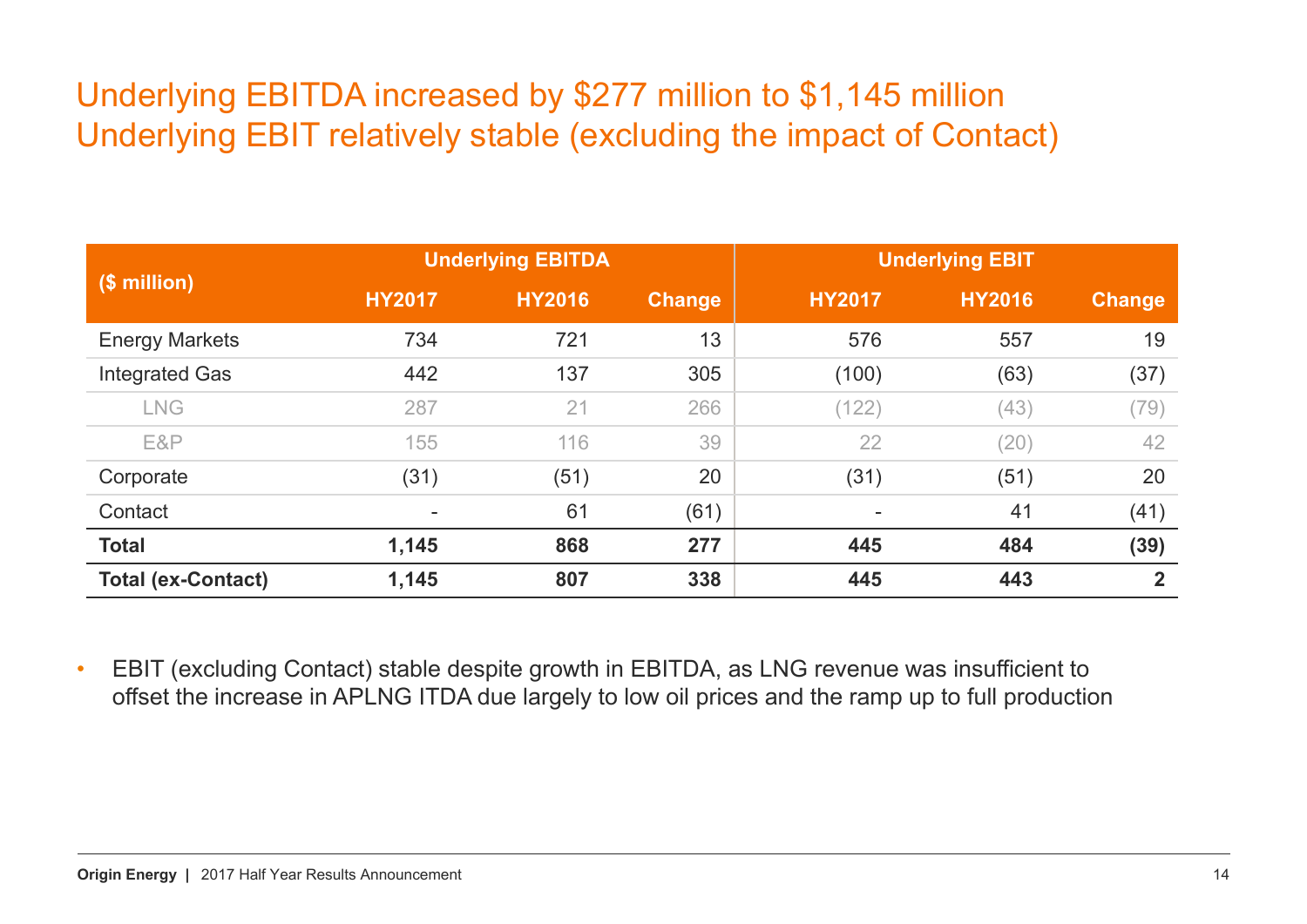## Underlying profit of \$184 million decreased by \$70 million

| (\$ million)                                           | <b>HY2017</b> | <b>HY2016</b> | <b>Change</b> |  |
|--------------------------------------------------------|---------------|---------------|---------------|--|
| <b>Underlying EBITDA</b>                               | 1,145         | 868           | 277           |  |
| $D&A - E&P$                                            | (133)         | (136)         | 3             |  |
| D&A - Energy Markets, Corporate, Contact               | (167)         | (191)         | 24            |  |
| Share of MRCPS* interest expense                       | (85)          |               | (85)          |  |
| Share of APLNG ITDA* (excluding MRCPS)                 | (315)         | (57)          | (258)         |  |
| <b>Underlying EBIT</b>                                 | 445           | 484           | (39)          |  |
| MRCPS interest income <sup>1</sup> (offset in ITDA)    | 85            |               | 85            |  |
| Interest expense related to APLNG funding <sup>1</sup> | (171)         |               | (171)         |  |
| Other net financing costs <sup>1</sup>                 | (54)          | (46)          | (8)           |  |
| Tax expense                                            | (120)         | (170)         | 50            |  |
| Non-controlling interest                               | (1)           | (14)          | 13            |  |
| <b>Underlying Profit</b>                               | 184           | 254           | (70)          |  |
| <b>Underlying EPS</b>                                  | $10.5$ cps    | 18.1 cps      |               |  |

NewCo D&A ceased from 7 December (in line with accounting standard requirements)

Contact D&A of \$20 million in prior year

Increased due to commencement of LNG revenue and cost recognition (six months of Train 1, two months of Train 2). H2 FY2017 will include six months of ITDA from both Trains

Recognition of LNG related interest previously excluded from underlying earnings. H2 FY2017 underlying profit will include all remaining financing costs currently in 'Items Excluded from Underlying Profit'

*(1) Net financing costs in the financial accounts represents the sum of MRCPS interest income, interest expense related to APLNG funding and other net financing costs \* Refer to Appendix for Glossary*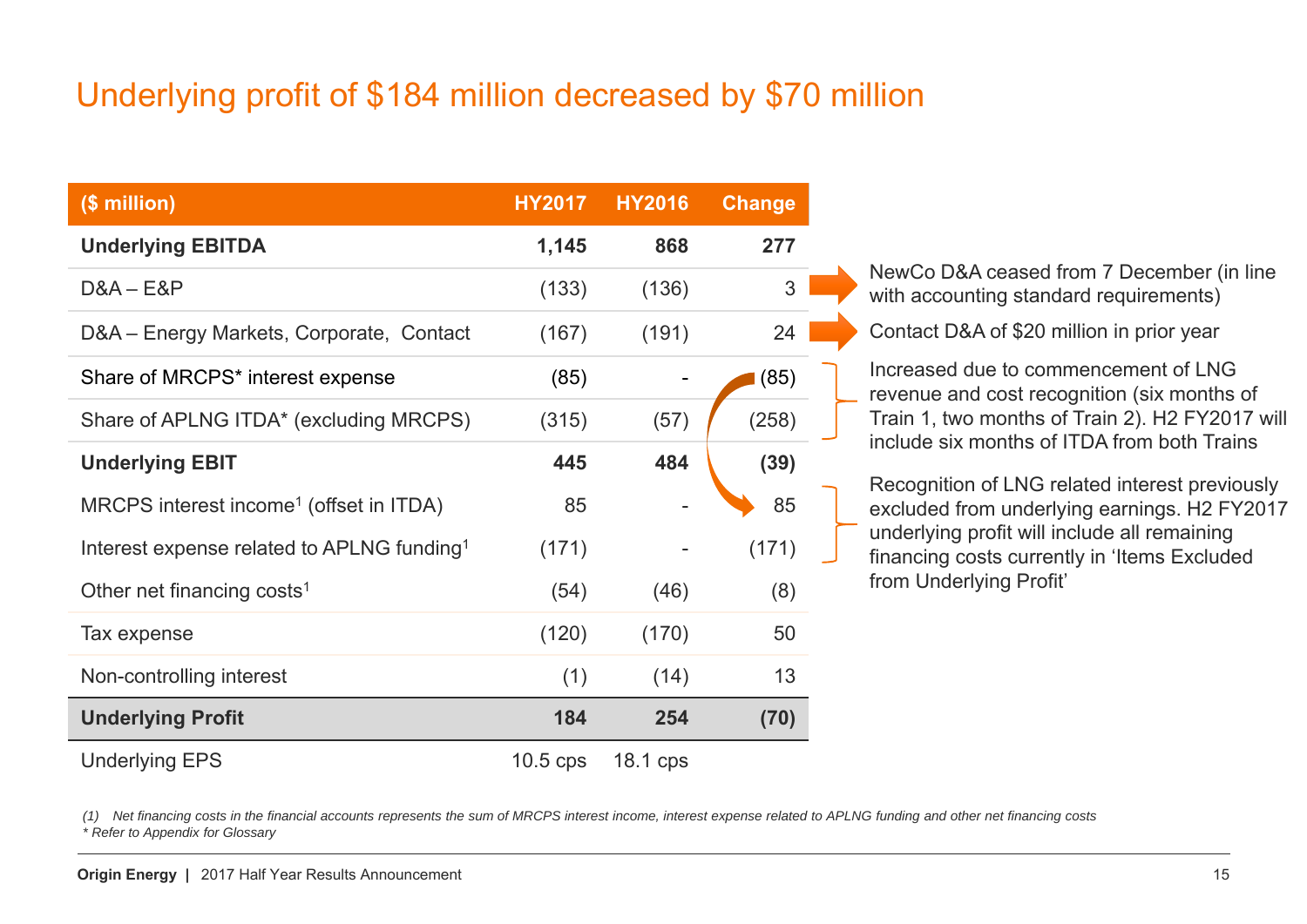## Operating cash flow of \$495 million increased by \$27 million



#### Movements in Cash Flow From Operating Activities

*(1) Oil hedge premiums of A\$64 million (pre-tax) in H1 FY2017 (compared to A\$117 million in H1 FY2016)*

*20 million barrels hedged in FY2018 using a combination of puts and collars with a floor strike of US\$45/bbl. The collar hedge consists of 12 million barrels capped at an average rate of US\$71/bbl*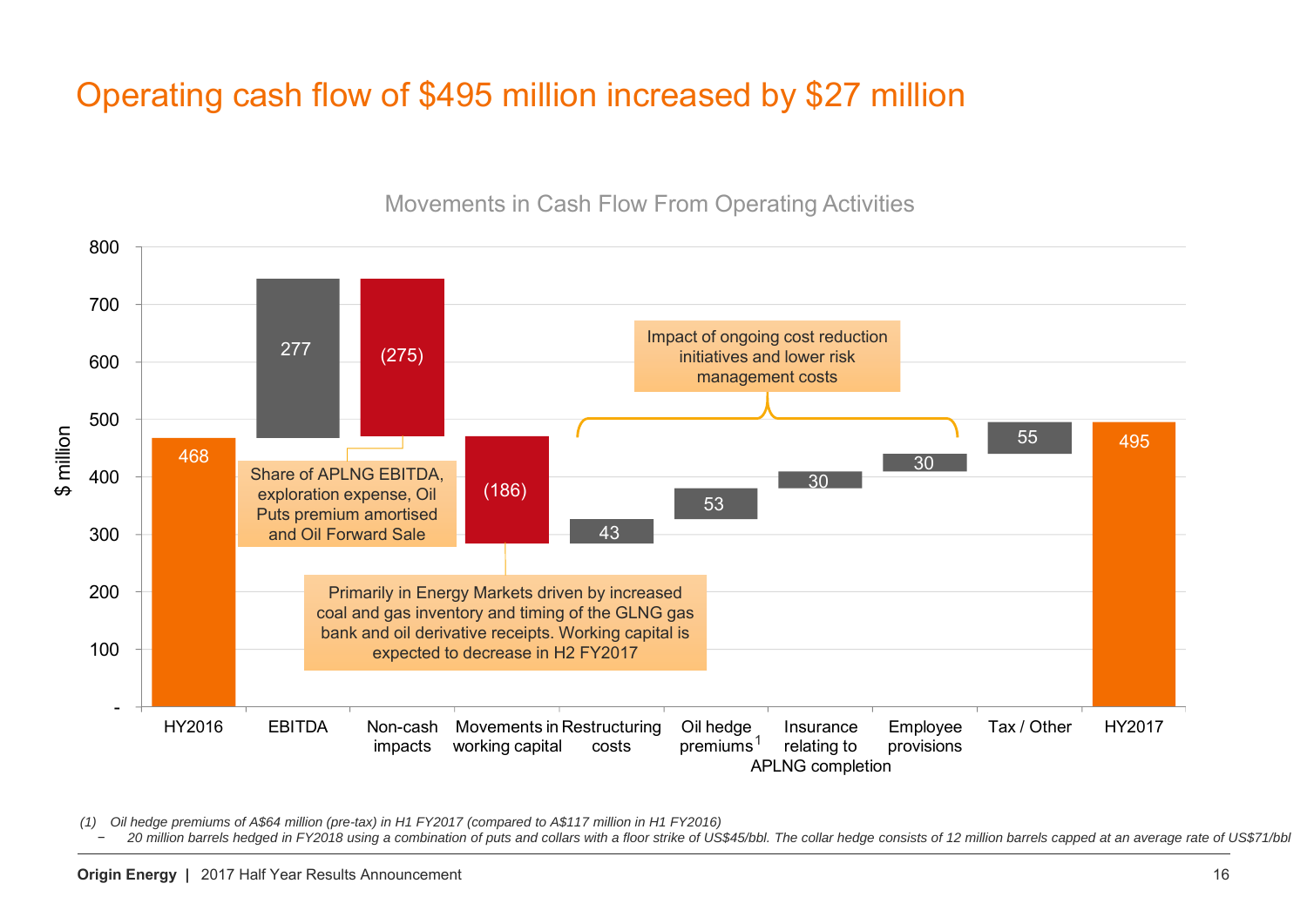#### Adjusted net debt stable at \$9.1 billion



Movements in Adjusted Net Debt - 30 June 2016 to 31 December 2016

*(1) Of the \$483 million in asset sales announced in FY2016, \$118 million in proceeds were received in FY2016, with the remaining \$365 million received in H1 FY2017.*

*(2) See Appendix for details of Adjusted Net Debt*

*(3) Net of MRCPS interest income received*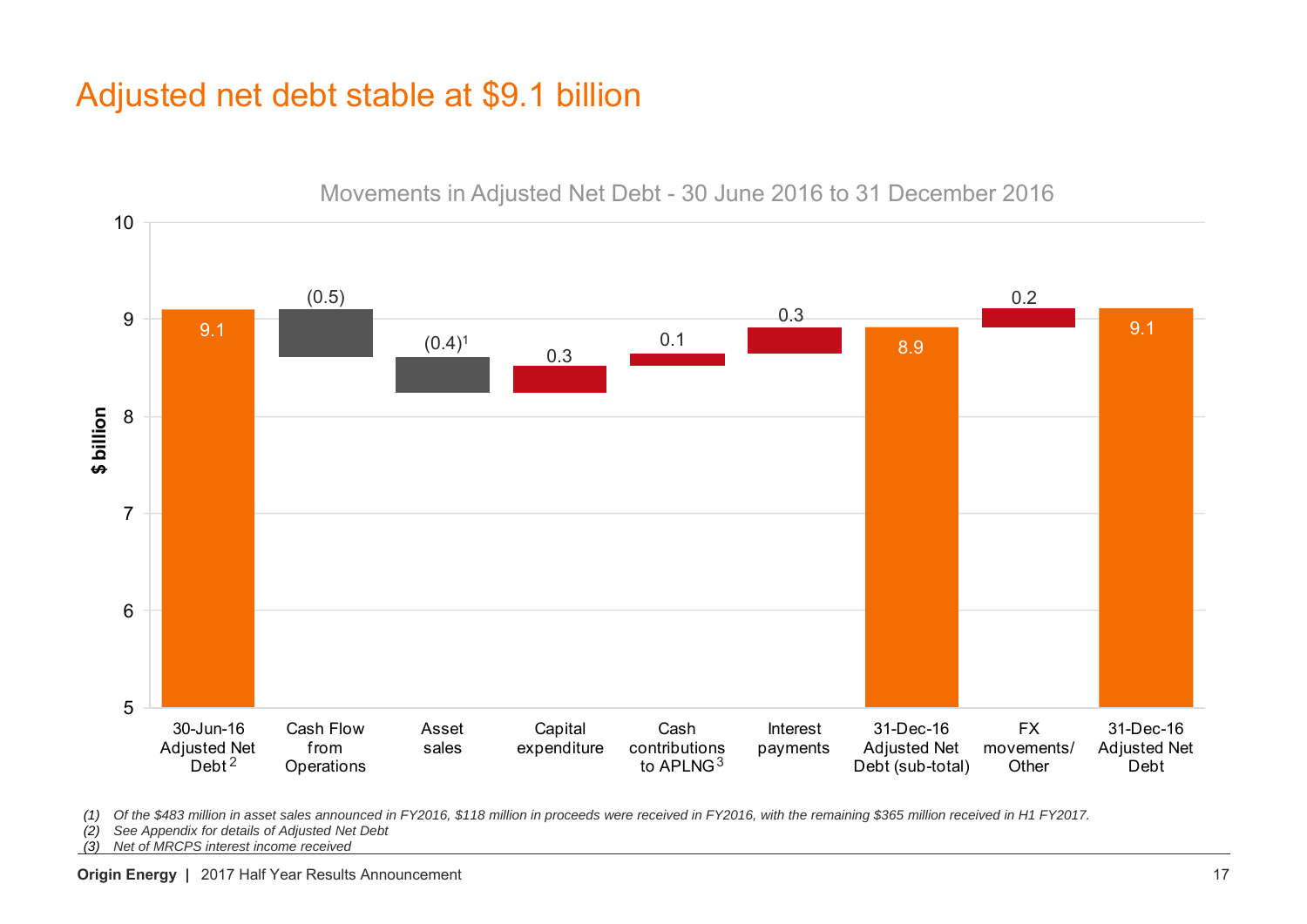#### Origin continues to hold sufficient liquidity for all foreseeable funding requirements

Origin Debt & Bank Guarantee Pro-forma Maturity Profile as at 31 December 2016



*(1) Excludes bank guarantees*

*(2) AUD equivalent at an AUD/USD rate range of 0.73-0.77*

- • $$5.7$  billion<sup>1</sup> of undrawn committed bank facilities and cash at 31 December 2016
- • During the period Origin:
	- Extended the maturity of \$4.5 billion<sup>2</sup> of syndicated bank loans by 34 months to October 2021
	- Redeemed the A\$900 million Subordinated Notes on 22 December 2016
- Origin's current credit ratings are:
	- BBB- / stable (S&P)
	- Baa3 / negative outlook (Moody's)
- • Given the focus on debt reduction, the Board has determined to not pay a dividend in respect of earnings for H1 FY2017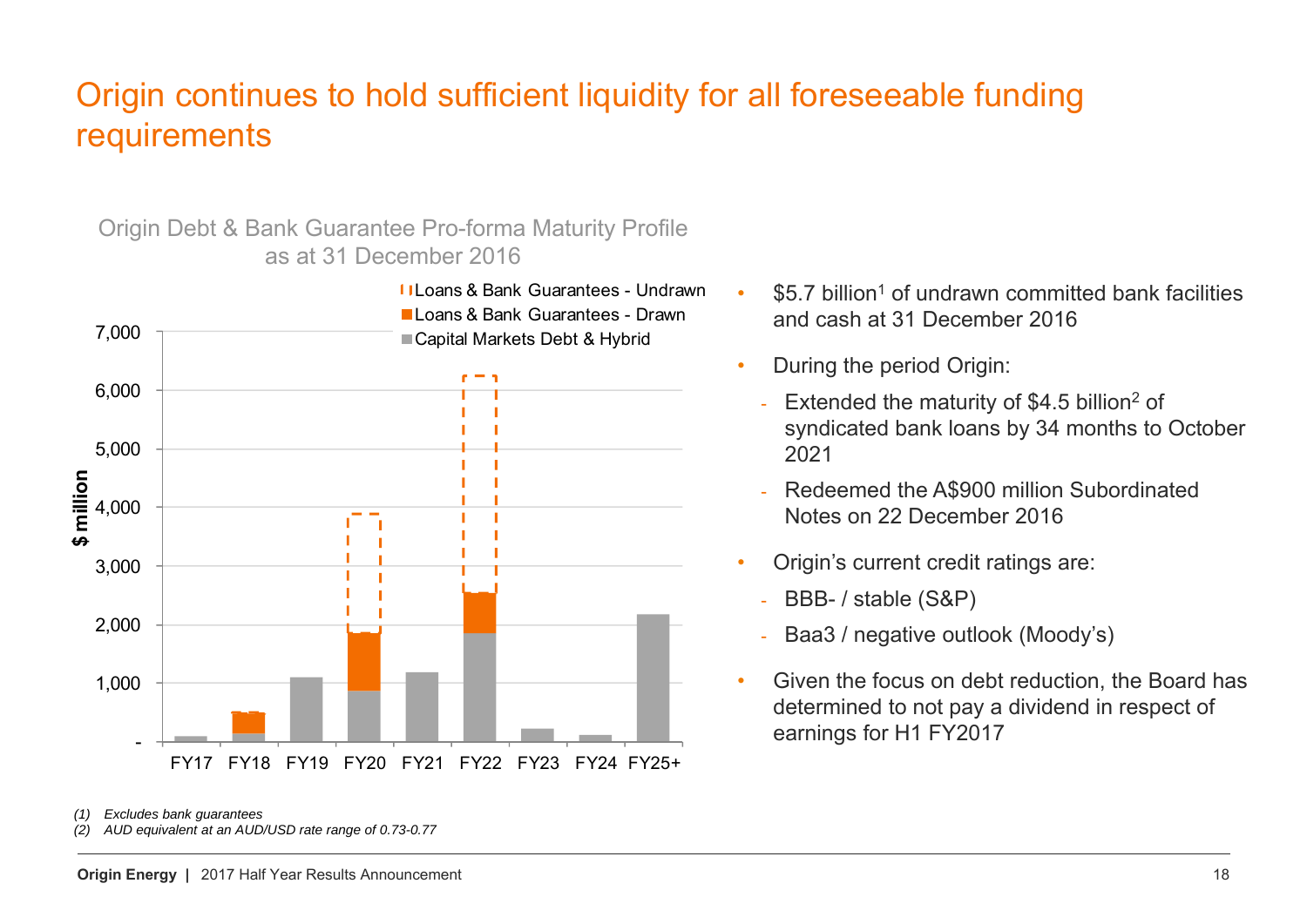

## OPERATIONAL REVIEW Frank Calabria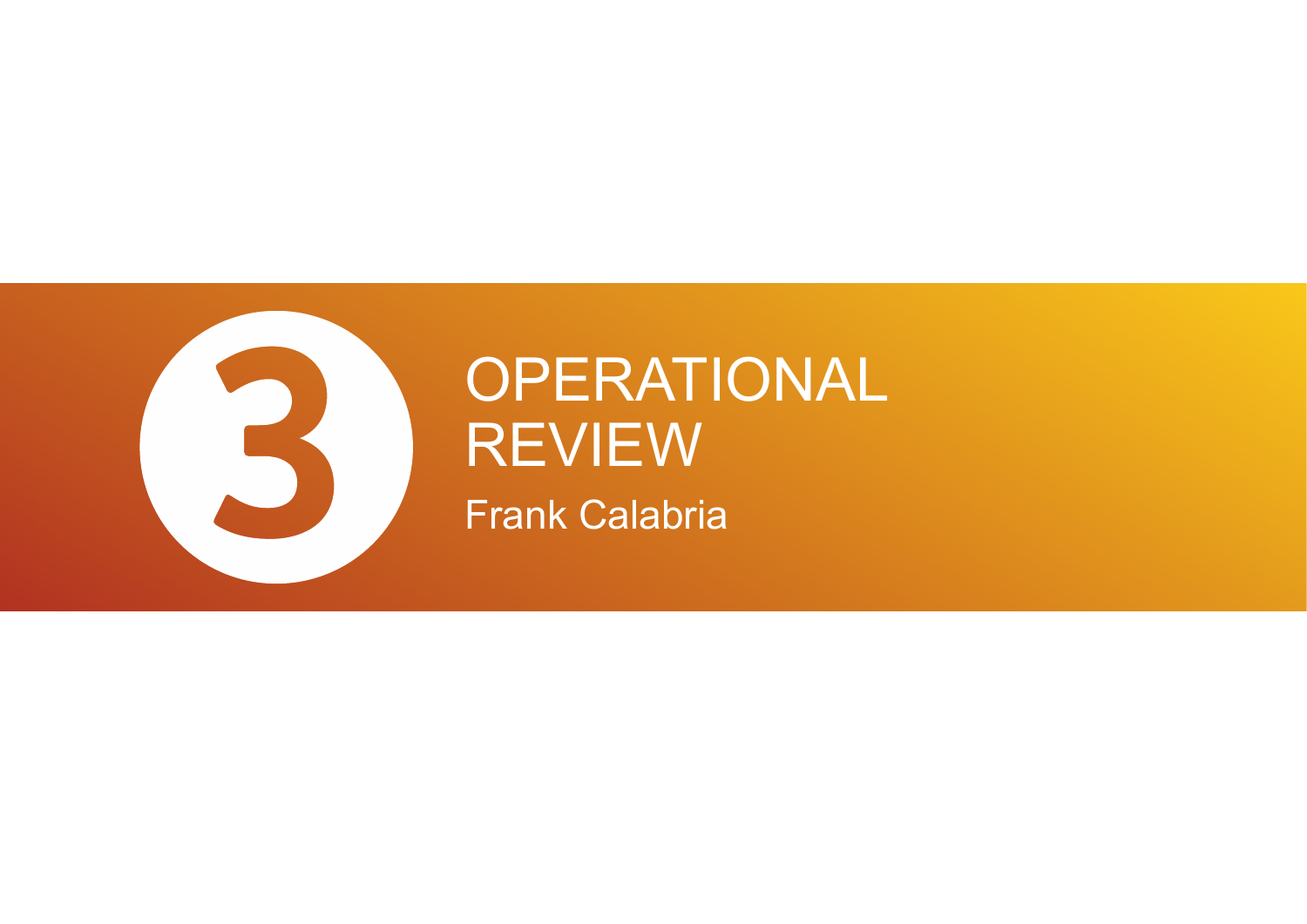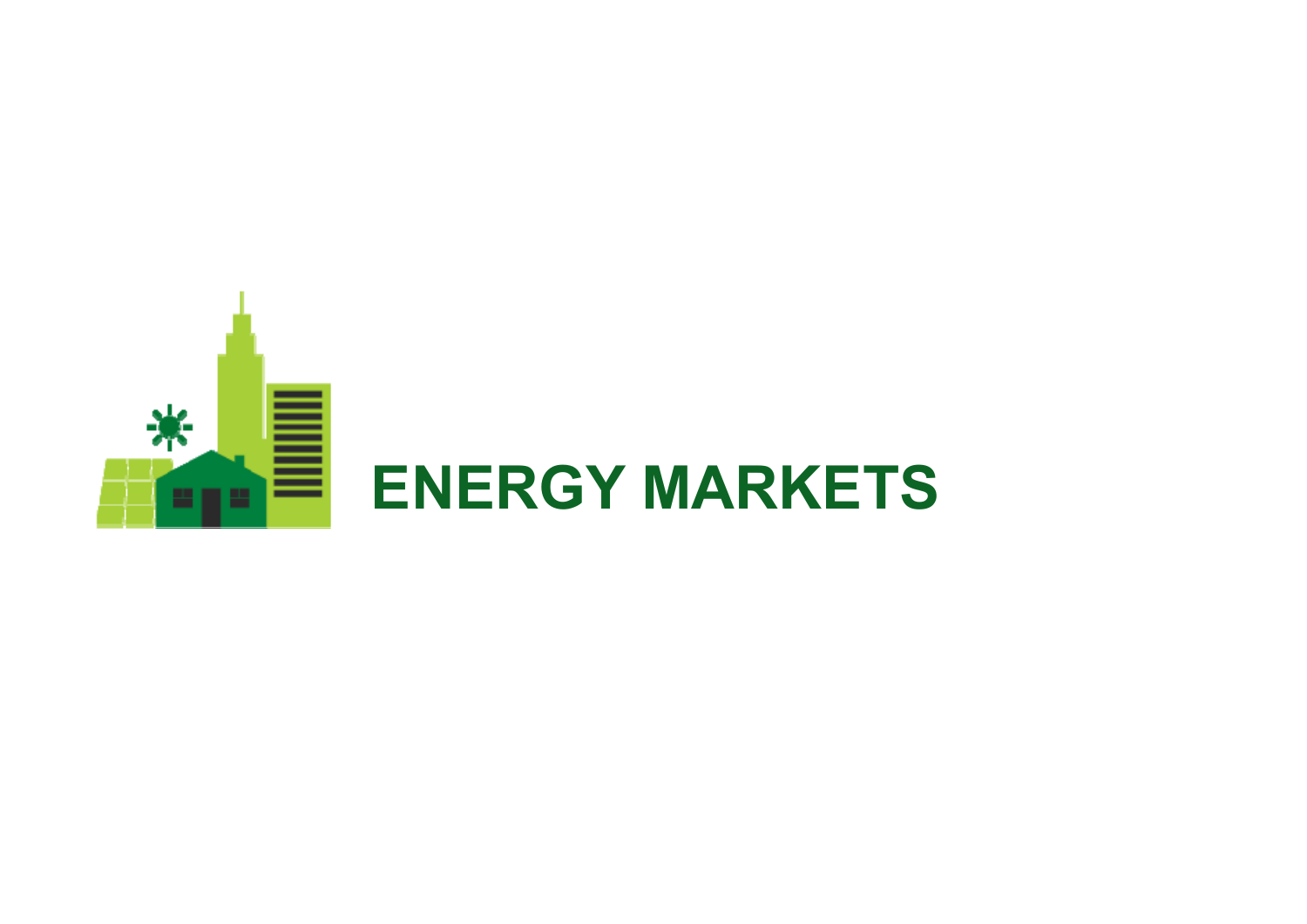

#### Digital first - product and service innovation, driving customer experience and lifetime value

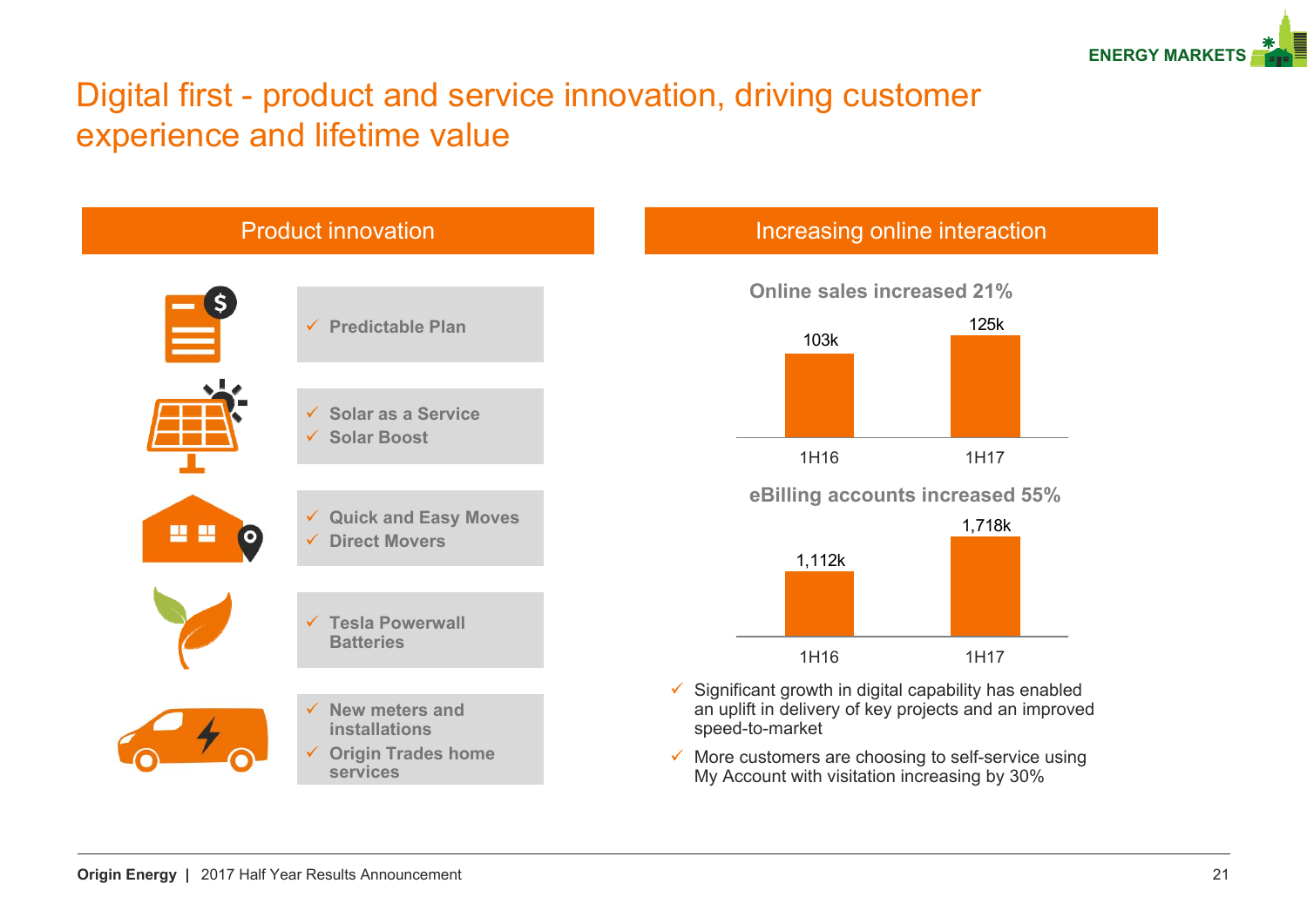

#### Customer - Improved experience, competitiveness and margins





Origin vs Market churn %

- • Improved customer experience:
	- Customer NPS (Interactive) up 4 points to  $+13$
	- Ombudsmen complaints down from 3.9 to 2.6 per thousand customers
- • Improved competitiveness:
	- -Increased customer accounts by 17,000
	- Origin churn flat as market churn rises
- • Improved Retail margins per customer:
	- -Customer value management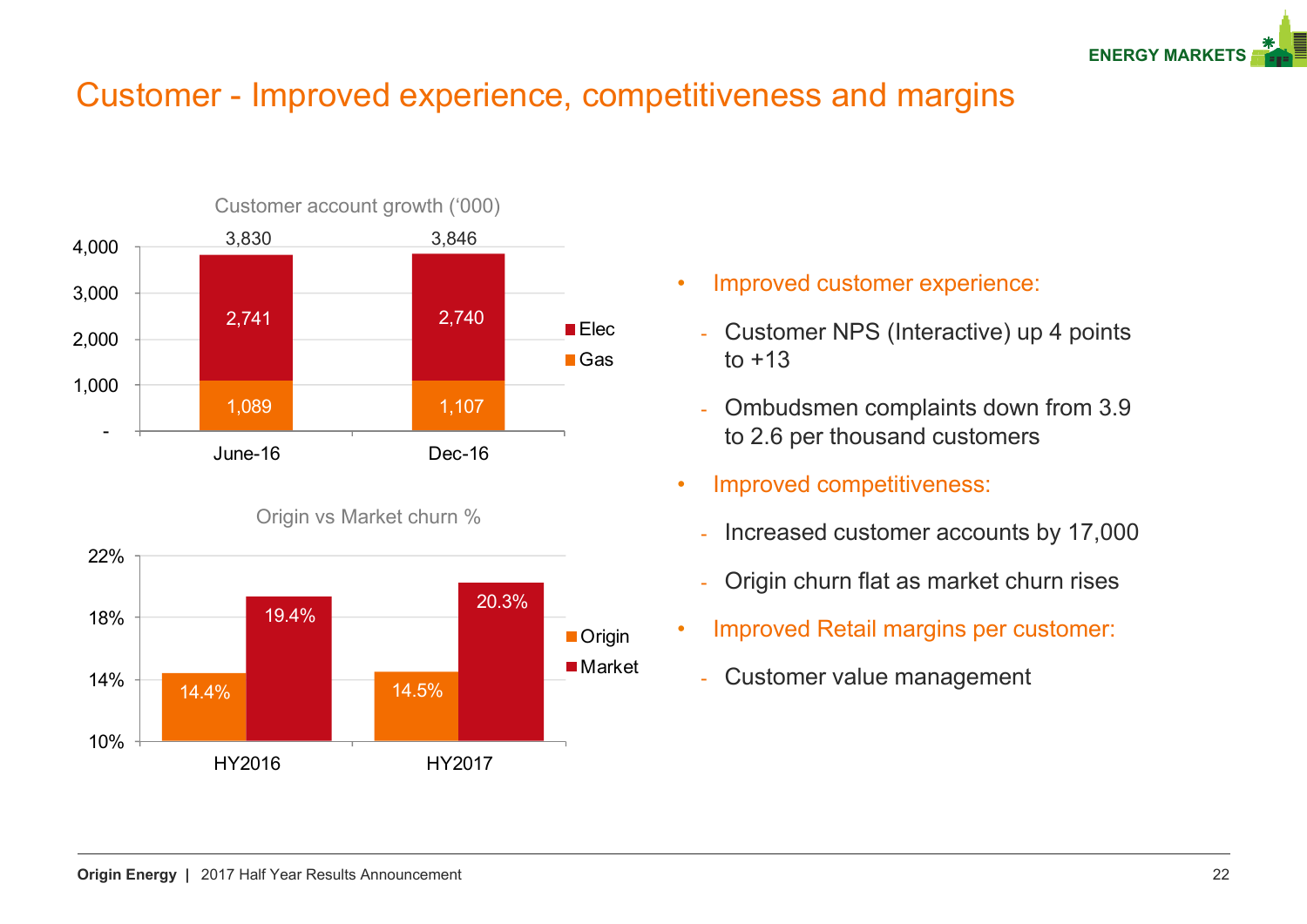

#### Natural Gas - Sustainable volume growth, long term competitive cost of supply and transportation flexibility



- • Increased volumes to LNG customers with oil price linkage
- • Ramp gas replaced with contracted gas, maintaining a competitive cost of supply in a rising cost market
- • Competitive gas position supported by supply length beyond 2020
- • Flexible transport and storage capacity supporting changing gas flows
- •Upside exposure to increased oil prices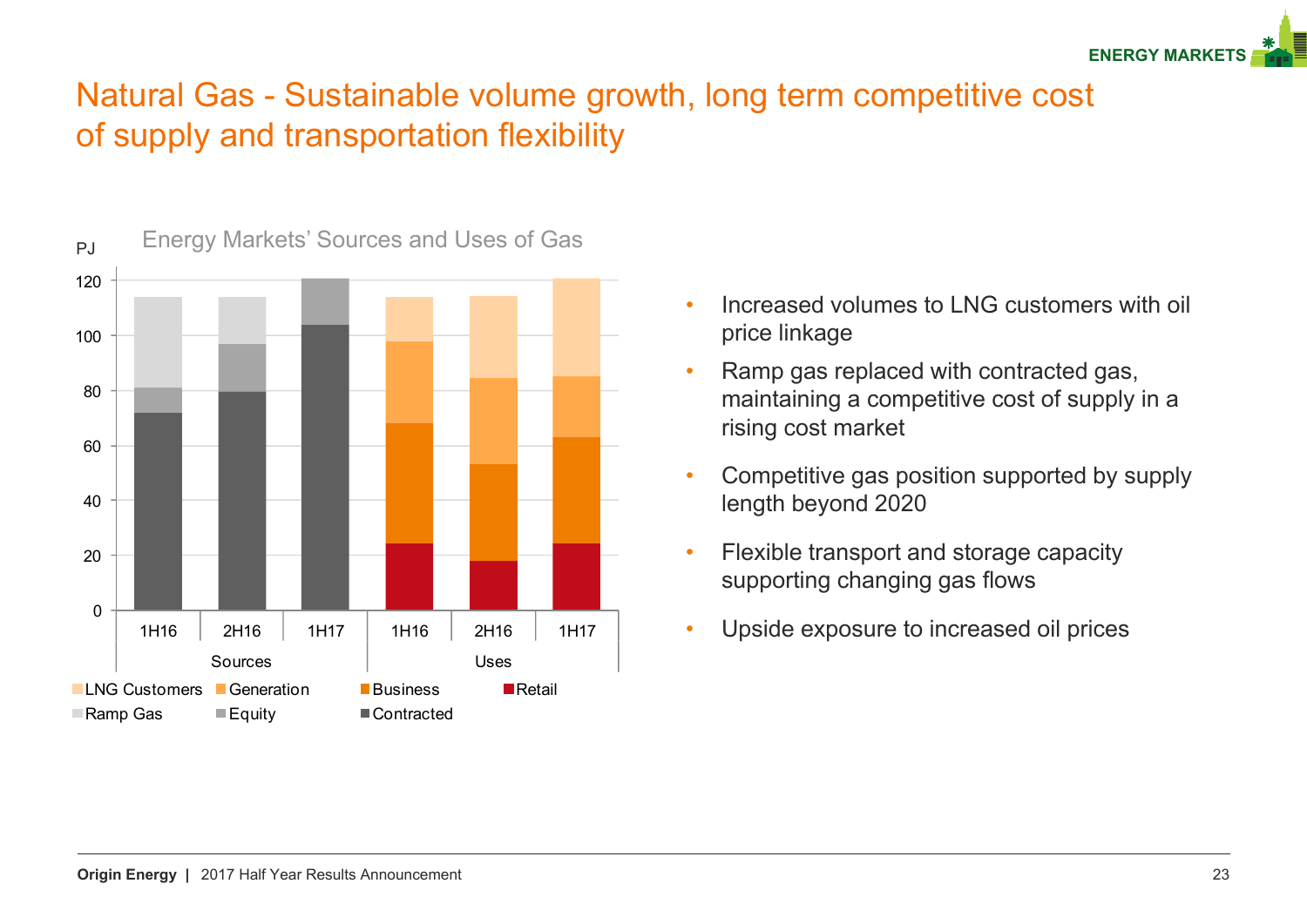

#### Electricity – In a rising wholesale market, a flexible fuel and generation portfolio delivered a competitive cost of energy





- • Rising forward curve continues to be reflected in tariffs
- • Flexible wholesale and generation portfolio outperformed rising forward curve, despite Eraring outage
	- Cost of energy increased \$9/MWh vs ~\$18/MWh increase in market prices (black and green)
- • Eraring outage added \$2.1/MWh to wholesale cost (\$41 million impact)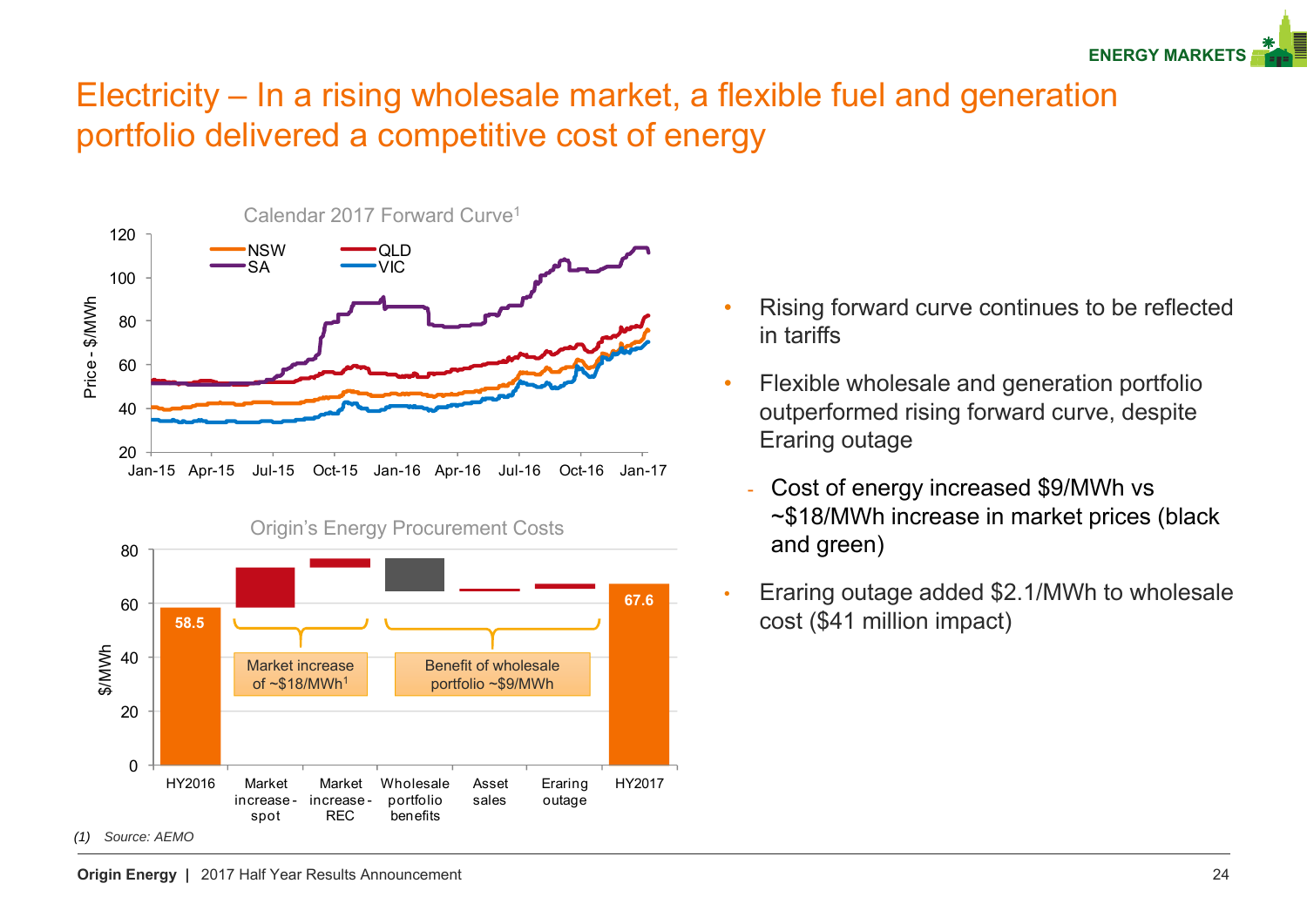

#### Renewables - Growing position supports a competitive cost of energy and adds value to our gas position



- • Origin's short generation and REC position provides an opportunity to contract renewable PPAs at attractive prices, enabling Origin to maintain a competitive cost of energy
- • Signed 275 MW of PPAs in H1 FY2017 at Clare, Bungala, Lakeland and Degrussa, bringing the total of signed PPAs yet to come into production to 375 MW
- •732 MW of renewable PPAs in production
- • Growing renewables increases intermittency and improves value of gas peaking generation
- • Minimal asset stranding risk with Eraring as a flexible black coal generator able to perform role of balancing intermittency

*<sup>(1)</sup> Origin and publicly released third party data*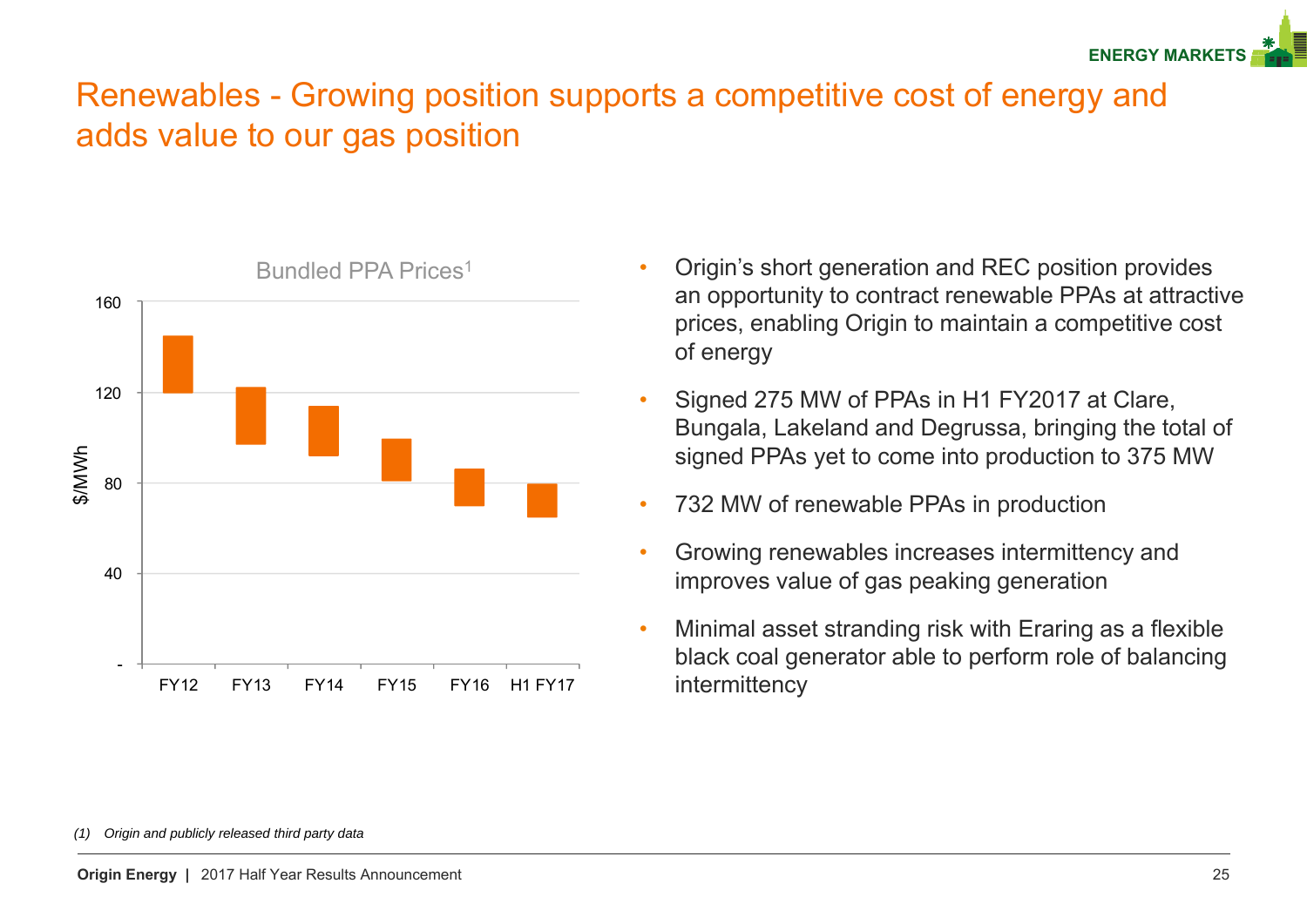

#### New Energy Solutions - Continues to grow







Centralised Energy Services Customers ('000)



*(1) Opening balance*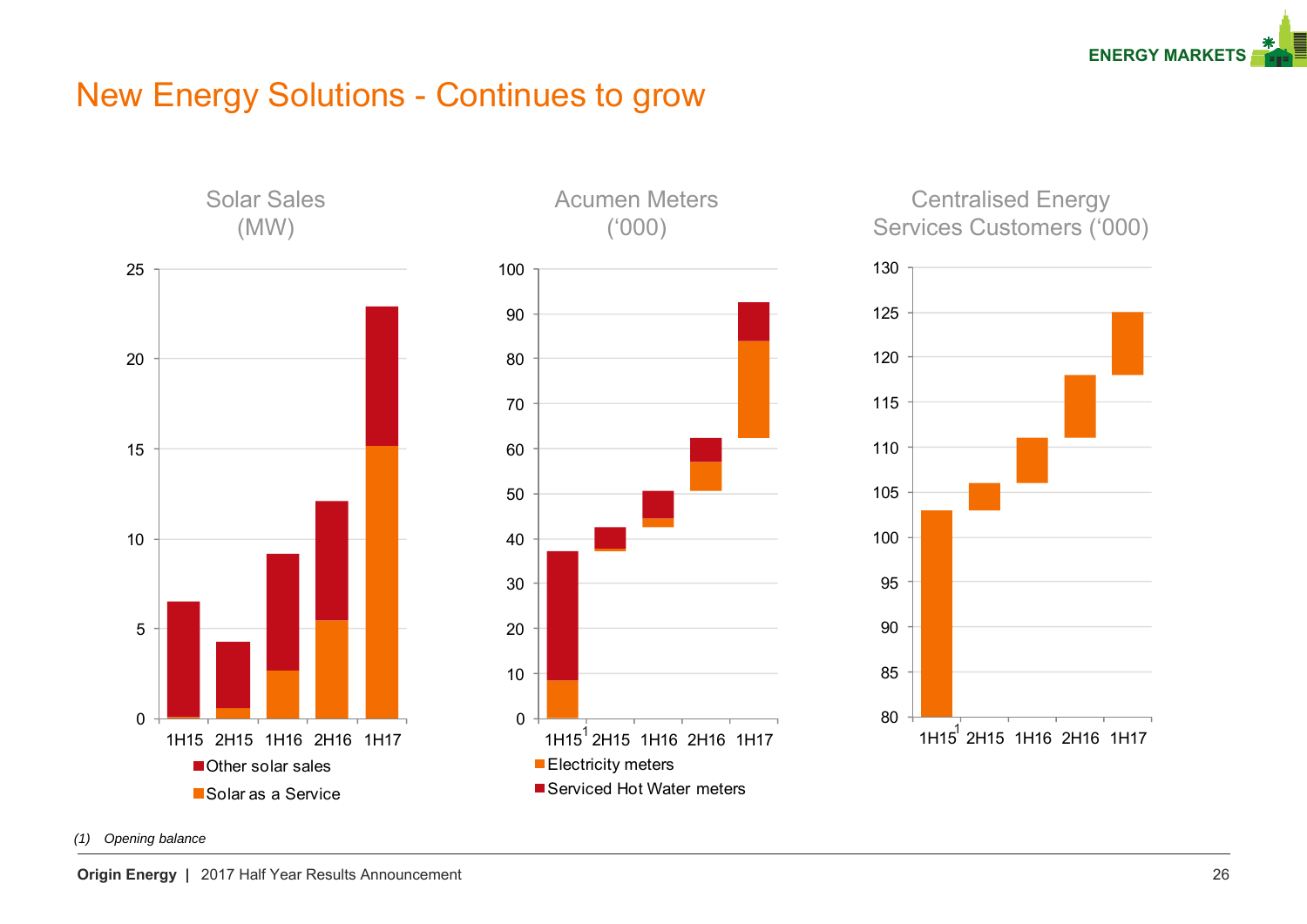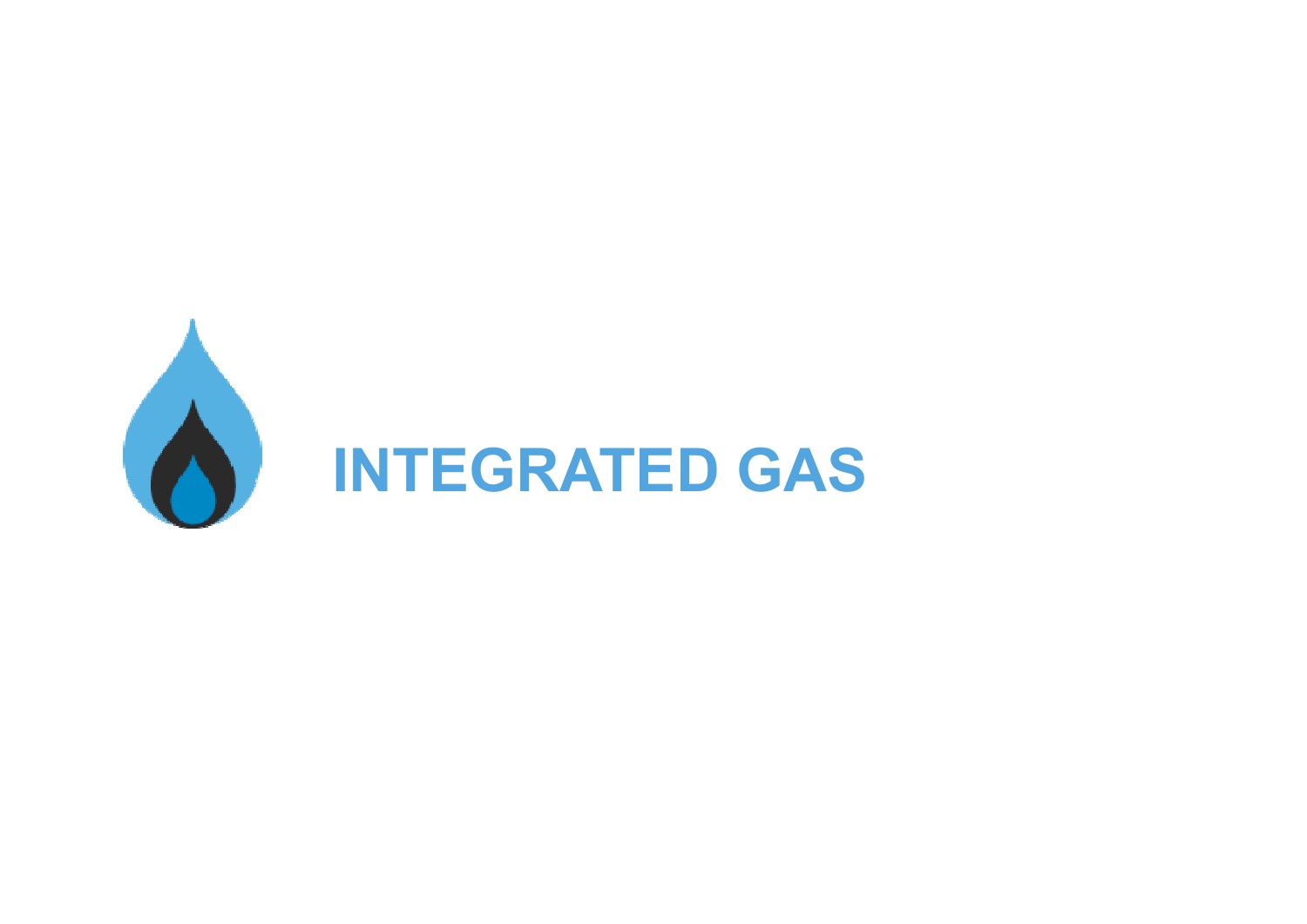

#### APLNG and Halladale/Speculant were completed during the period bringing to an end a long period of significant capital expenditure



Sinopec's new custom-built LNG tanker CESI Gladstone arrives at the Australia Sinopec's new custom-built LNG tanker CESI Gladstone arrives at the Australia<br>Pacific LNG facility on Curtis Island (courtesy of ConocoPhillips).



• Integrated Gas now moves into an operational phase, focusing on productivity, cost management and returns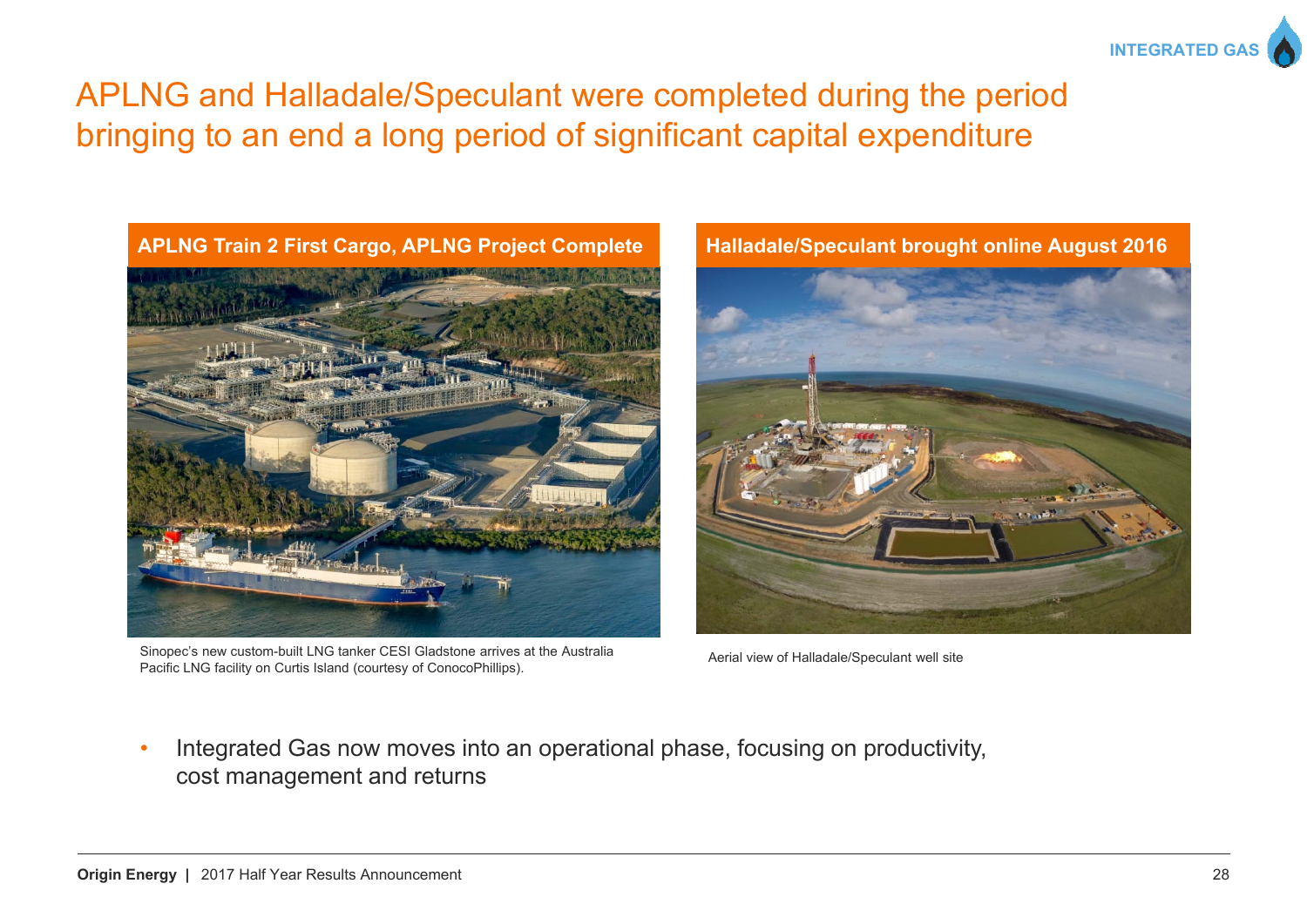#### APLNG production increased by 76% with the commencement of LNG E&P production increased by 12% driven by Halladale/Speculant **INTEGRATED G**



- •LNG sales in H1 FY2017 at effective oil price of US\$42.3/bbl
- • Decrease in domestic volumes due to gas previously sold under contract with QGC diverted to LNG and lower ramp sales volumes



• Production increase driven by commencement of Halladale/Speculant, partly offset by well deliverability, field decline and maintenance shutdowns in other basins

*<sup>(1)</sup> Liquids production includes crude oil, condensate, and LPG.*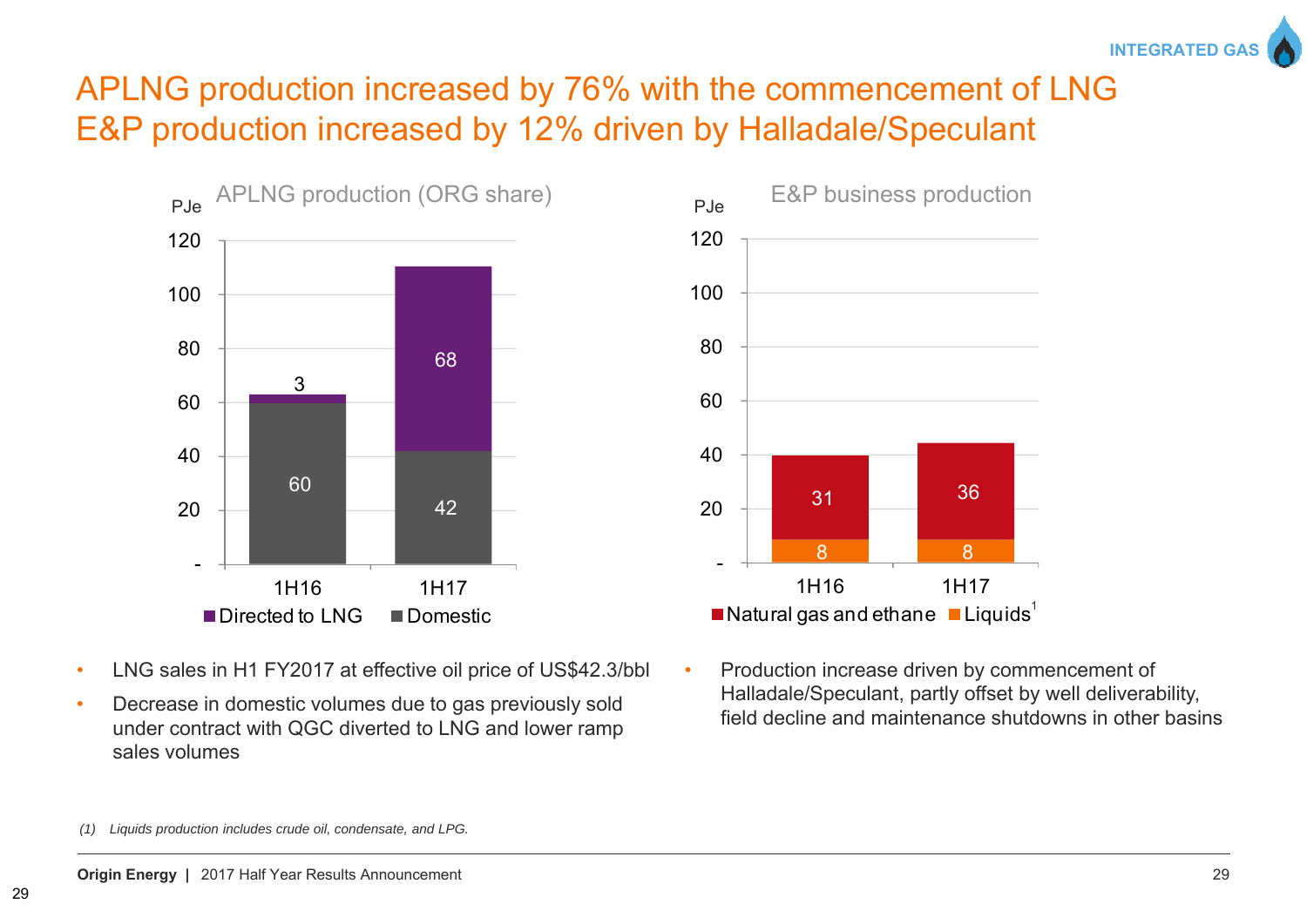

## APLNG Train 1 produced above design nameplate capacity through the 120 day production test and Train 2 commenced production in late 2016



- •Production ramping up as expected ahead of the 90 day two train operational test in H1 FY2018
- •Release of US\$5.1 billion (60%) of APLNG's project finance guarantees associated with Train 1
- •Contracted LNG sales at an effective oil price of US\$42.3/bbl in H1 FY2017
- •Spot LNG sales at an average price of US\$6.12/mmbtu in H1 FY2017
- •First year planned shutdown for Train 1 expected for H2 FY2017 (3-4 week outage)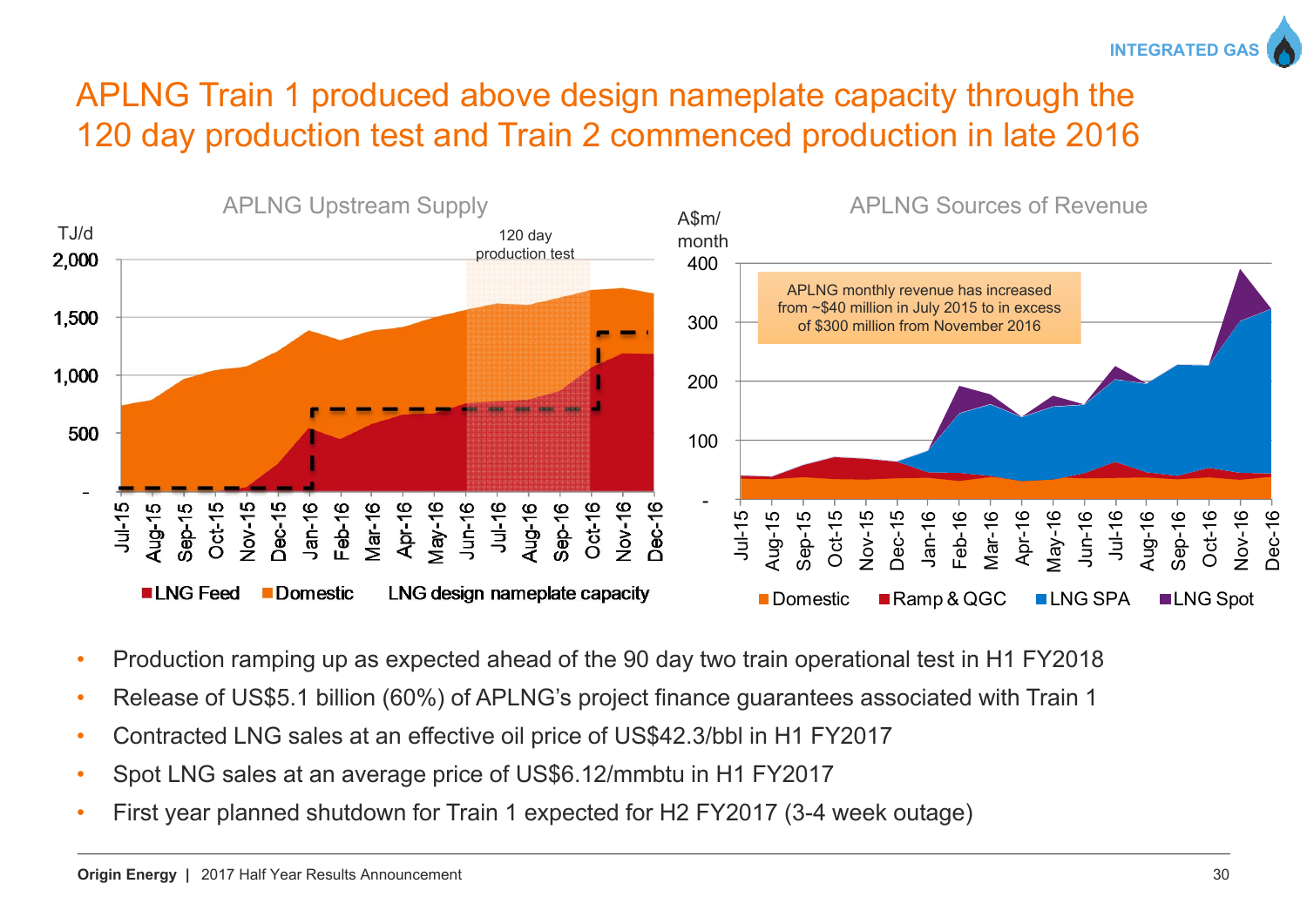

#### APLNG break even cost update

| <b>100% APLNG (A\$bn)</b>                      |       | <b>FY17 Estimate   FY18 Estimate</b> |
|------------------------------------------------|-------|--------------------------------------|
| Capital expenditure - Sustain                  | 1.4   | 1.4                                  |
| Capital expenditure - E&A                      | 0.1   | 0.3                                  |
| Operating expenses – pre capitalisation        | 1.4   | 1.5                                  |
| Less: Domestic revenue                         | (0.7) | (0.5)                                |
| Less: LNG spot revenue <sup>1</sup>            | (0.4) | (0.5)                                |
| <b>Operating breakeven</b>                     | 1.9   | 2.2                                  |
| Project finance interest                       | 0.5   | 0.5                                  |
| Project finance principal                      | 0.3   | 1.0                                  |
| <b>Distribution breakeven</b>                  | 2.7   | 3.7                                  |
| Operating breakeven (US\$/boe) <sup>2</sup>    | 28    | 27                                   |
| Distribution breakeven (US\$/boe) <sup>2</sup> | 40    | 45                                   |
| <b>AUD/USD</b>                                 | 0.70  | 0.70                                 |
|                                                |       |                                      |
| Volumes (APLNG (100%)                          |       | <b>FY17 Estimate   FY18 Estimate</b> |
| Domestic (PJ)                                  | 215   | 184                                  |
| Spot LNG (PJ)                                  | 44    | 67                                   |

- Previous guidance of distribution break even target of US\$42/boe was based on an average of FY2017 to FY2023. Going forward, guidance will be provided on a nearer term outlook
- • FY2017 reflects a part year of LNG contract volumes and lower debt repayments.
- • FY2018 breakeven includes additional E&A spend of ~US\$2.50/boe as APLNG resumes activity to mature contingent and prospective resources. E&A spend is expected to reduce in subsequent periods
- • Project finance interest is expected to reduce as principal is repaid
- • Targeting reductions in operating costs in later periods as cost out initiatives annualise and transportation tariffs reduce
- • Domestic and LNG spot revenue driven by ramp up and DQT (assumed for FY2018)
- Focus continues on improving productivity through capital efficiency and technology

*(1) Based on Facts Global Energy – January 2017 forecast for spot LNG prices.*

Contract LNG volumes (PJ) 354 432

**Contract LNG volumes (mboe)2 47 57**

*(2) Based on contract LNG sales volumes converted to barrels of oil equivalent adjusted for contract slope.*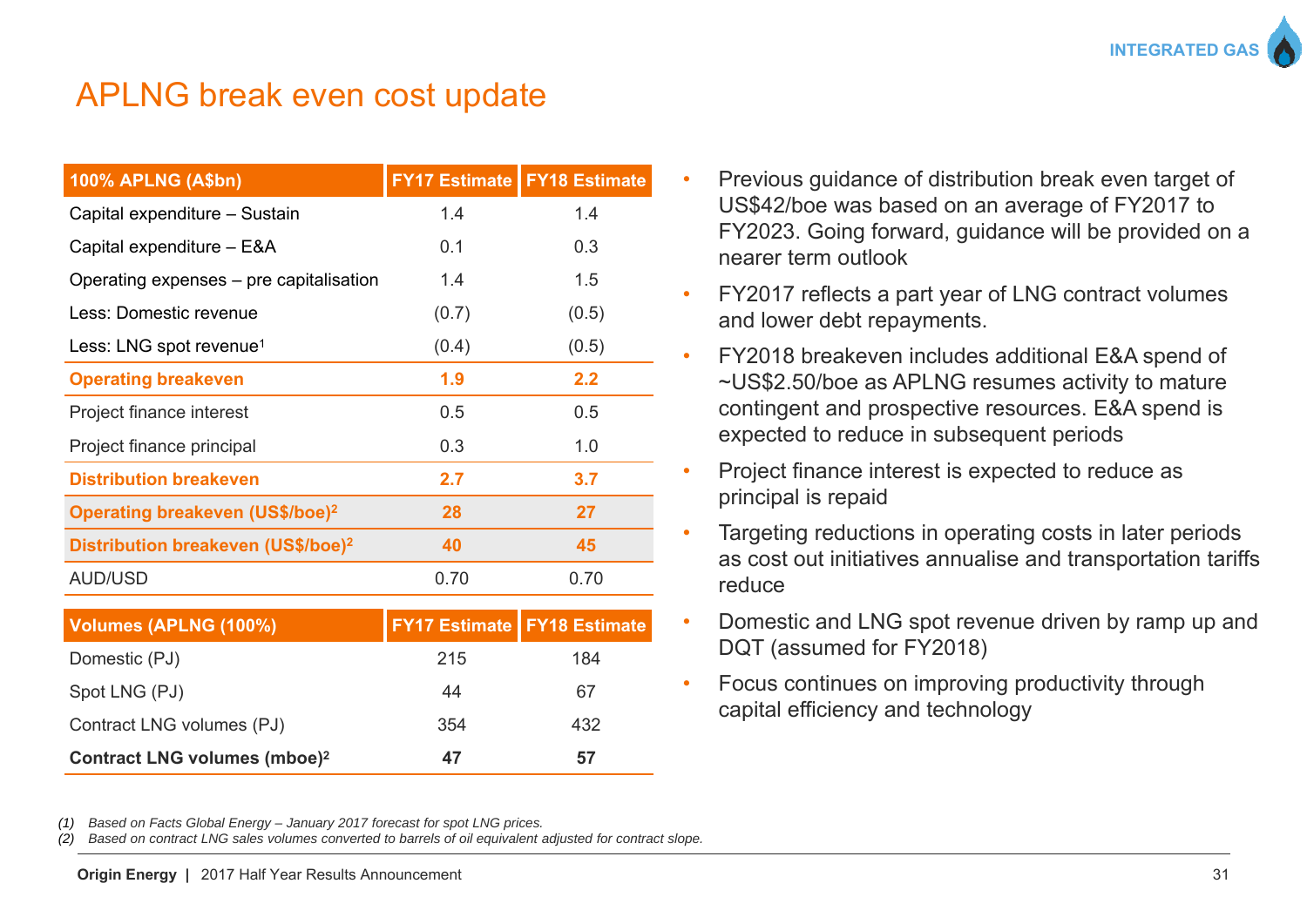

#### Beetaloo production test and drilling indicate material shale gas resource

| <b>Measured and Estimated Parameters</b>              | <b>Units</b>    | <b>Best</b><br>Estimate |
|-------------------------------------------------------|-----------------|-------------------------|
| P50 area (from Contingent Resource area distribution) | km <sup>2</sup> | 1,968                   |
| Original Gas In Place (OGIP) <sup>1</sup> (Gross)     | TCF             | 61.0                    |
| 2C Contingent Resource (Gross)                        | TCF             | 66                      |
| 2C Contingent Resource (Net to Origin) <sup>2</sup>   | TCF             | 23                      |

Assessment of 2C Contingent Gas Resource Estimates for the Velkerri B Shale Pool within EP76, EP98, and EP117 as of 15 February 20173



- *(1) OGIP presented is the product of the P50 Area by the P50 OGIP per km2.*
- *(2) Net to Origin's 35% interest in EP76, EP98, and EP117.*
- • As announced to the ASX on 15 February 2017, a Discovery Evaluation Report has been submitted to the NT government
- Drilling and seismic results across more than 10,000km2 illustrate the continuity of the Velkerri Formation shale gas play
- Amungee NW-1H exploration well
	- ~1,100 metre in-zone horizontal well with 11 fracture stimulation stages across approximately 600 metres of the lateral section
	- Production test data confirms the ability of the Velkerri Formation "B Shale" to flow gas following hydraulic fracture stimulation
- • Contingent Resources are potentially recoverable but not currently considered commercially recoverable due to one or more contingencies. See Glossary for details
	- Contingent Resource Estimate prepared on a statistical aggregation basis and in accordance with the SPE Petroleum Resources Management System (PRMS), using probabilistic methods and reservoir evaluation data, in addition to regional seismic data

*(3) Origin is not aware of any new information or data that materially affects the information included in the announcement to the ASX on 15 February 2017 and all material assumptions and technical parameters underpinning these estimates continue to apply and have not materially changed.*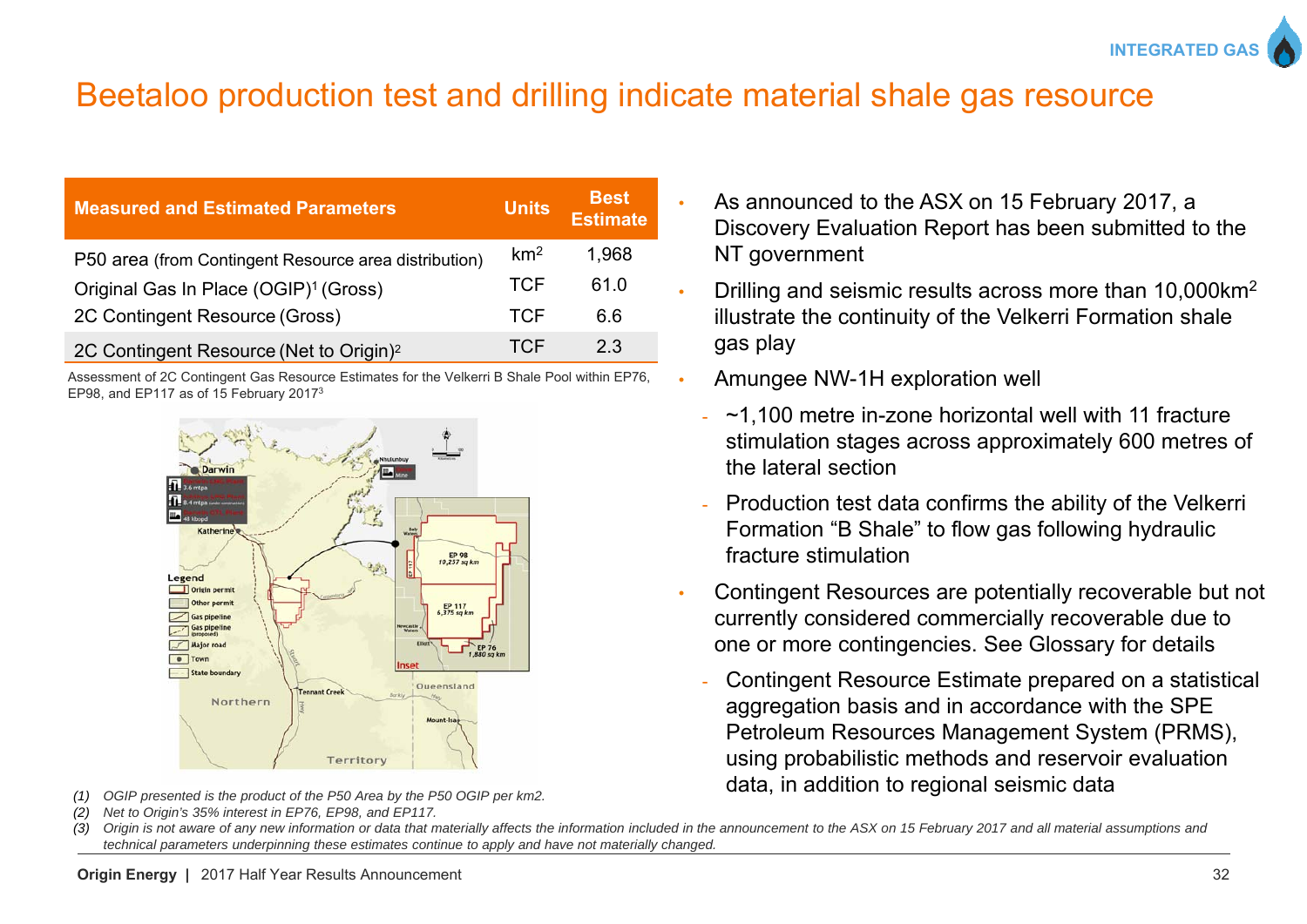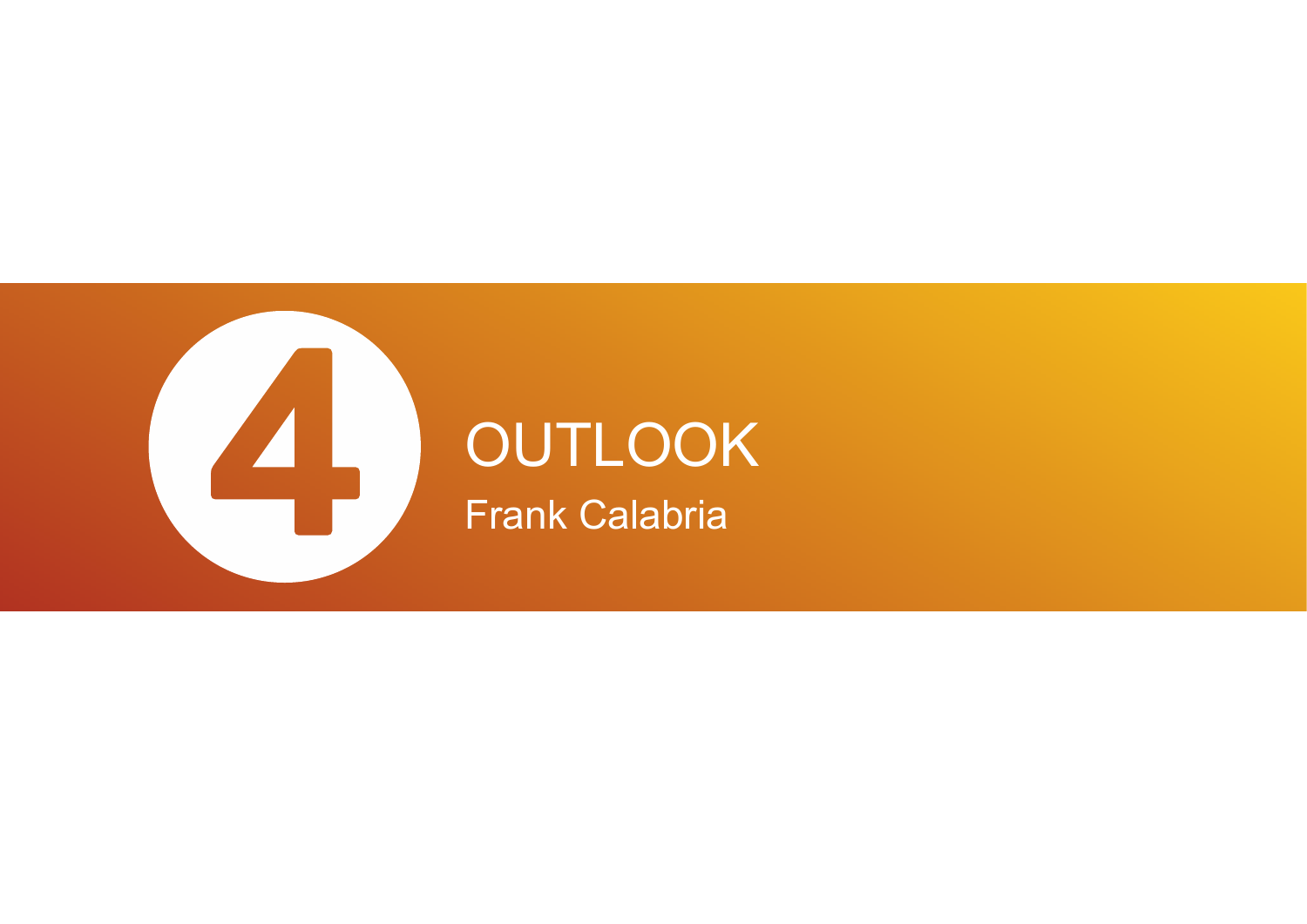## Origin's FY2017 Underlying EBITDA range has improved to \$2,450 million - \$2,615 million, subject to market conditions

| <b>FY2017 Guidance (A\$m)</b> | <b>Previous</b>        | <b>Current</b> |  |
|-------------------------------|------------------------|----------------|--|
| <b>Energy Markets</b>         | 1,440-1,540            | 1.440-1,500    |  |
| $E$ &P <sup>1</sup>           | 350-400                | 350-400        |  |
| <b>LNG</b>                    | 650-750                | 730-780        |  |
| Corporate                     | $(70-75)$              | $(65 - 70)$    |  |
| <b>Underlying EBITDA</b>      | 2,370-2,615            | 2,450-2,615    |  |
| <b>Underlying NPAT</b>        |                        | 480-590        |  |
| <b>Adjusted Net Debt</b>      | well below \$9 billion |                |  |
|                               |                        |                |  |

- **Current earnings guidance is based on2:**
	- Average FY2017 oil price of US\$52.33/bbl3
	- Average FY2017 AUD/USD rate of \$0.73

• **Excluding potential IPO proceeds, targeting Adjusted Net Debt well below \$9 billion by June 2017, driven by:**

- Increased EBITDA in H2 FY2017
- Lower working capital in H2 FY2017
- Remaining asset sales to achieve the target of \$800 million
- Remaining contributions to APLNG expected to be \$0.3 billion (\$0.2 billion lower than previous  $quidance<sup>4</sup>$ )

*(1) E&P guidance is dependent on timing of the intended NewCo IPO. For the purpose of FY2017 guidance, NewCo is assumed to remain within Origin for the balance of the financial year*

*(2) Previous guidance based on average oil price of US\$52.90/bbl and AUD/USD exchange rate of \$0.74*

*(3) The associated effective oil price for oil linked LNG sales will incorporate the lag associated with LNG Sale and Purchase Agreements*

Previous quidance of Origin's remaining contribution to APLNG was \$0.6 billion from 1 July 2016 until APLNG was self funding, less \$124 million contributed in the six months to 31 December 2016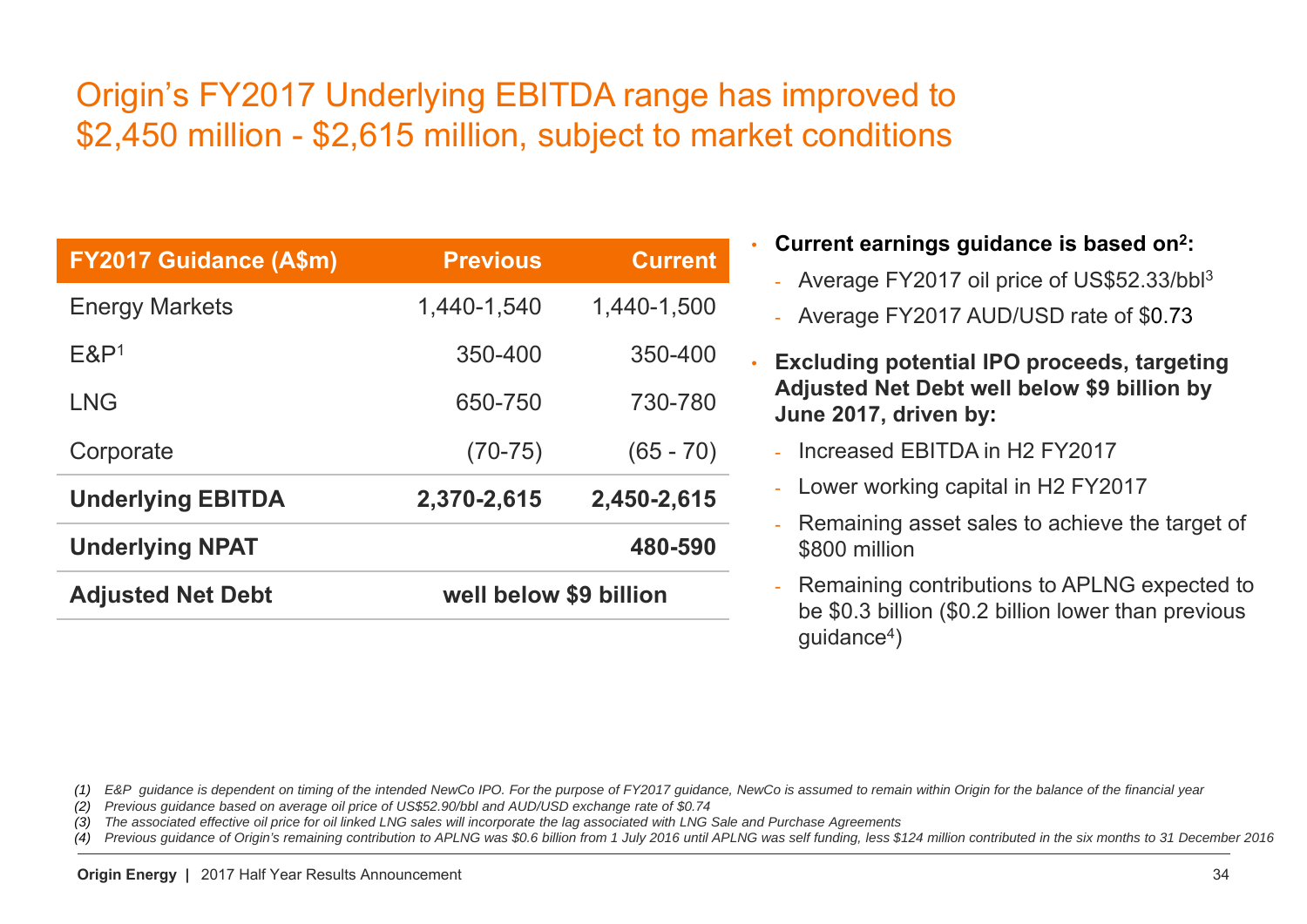#### Guidance commentary

#### **Energy Markets expectations**

- • Natural Gas gross profit to increase relative to FY2016 and prior guidance due to increased Business sales volumes and margins
- • Electricity gross profit to increase relative to FY2016 due to margin expansion, however lower than previously guided due to extreme weather conditions in February. Record Queensland system demand (February month to date average maximum 11% higher than previous record<sup>1</sup>) leading to a short position combined with higher wholesale energy prices
- •Cost to serve to be in line with FY2016 with operating efficiencies offset by increased acquisition/retention activity

#### **Integrated Gas expectations**

- • E&P Underlying EBITDA to be higher in H2 FY2017 (subject to timing of the IPO) reflecting 6 months of Halladale/Speculant and lower exploration expense
- • LNG Underlying EBITDA range higher than previous guidance primarily due to earlier APLNG Train 2 revenue recognition (from November 2016) and lower volumes sold to QGC, partially offset by lower effective A\$ oil price and higher capitalised revenue in the first half FY2017 compared to prior guidance
	- H2 FY2017 to be higher than H1 FY2017 reflecting six months contribution from both Trains, and higher effective A\$ oil prices, partially offset by the planned first year shutdown of Train 1 in Q4 FY2017

#### **Underlying NPAT expectations**

- •E&P D&A ceased on 7 December 2016 following the announcement of intended IPO
- •Increased share of ITDA and Underlying net financing costs in H2 FY2017 due to a full contribution from both LNG Trains
- • All APLNG related net financing costs previously excluded from underlying profit will be recognised in underlying profit from H2 FY2017

*(1) Source: AEMO*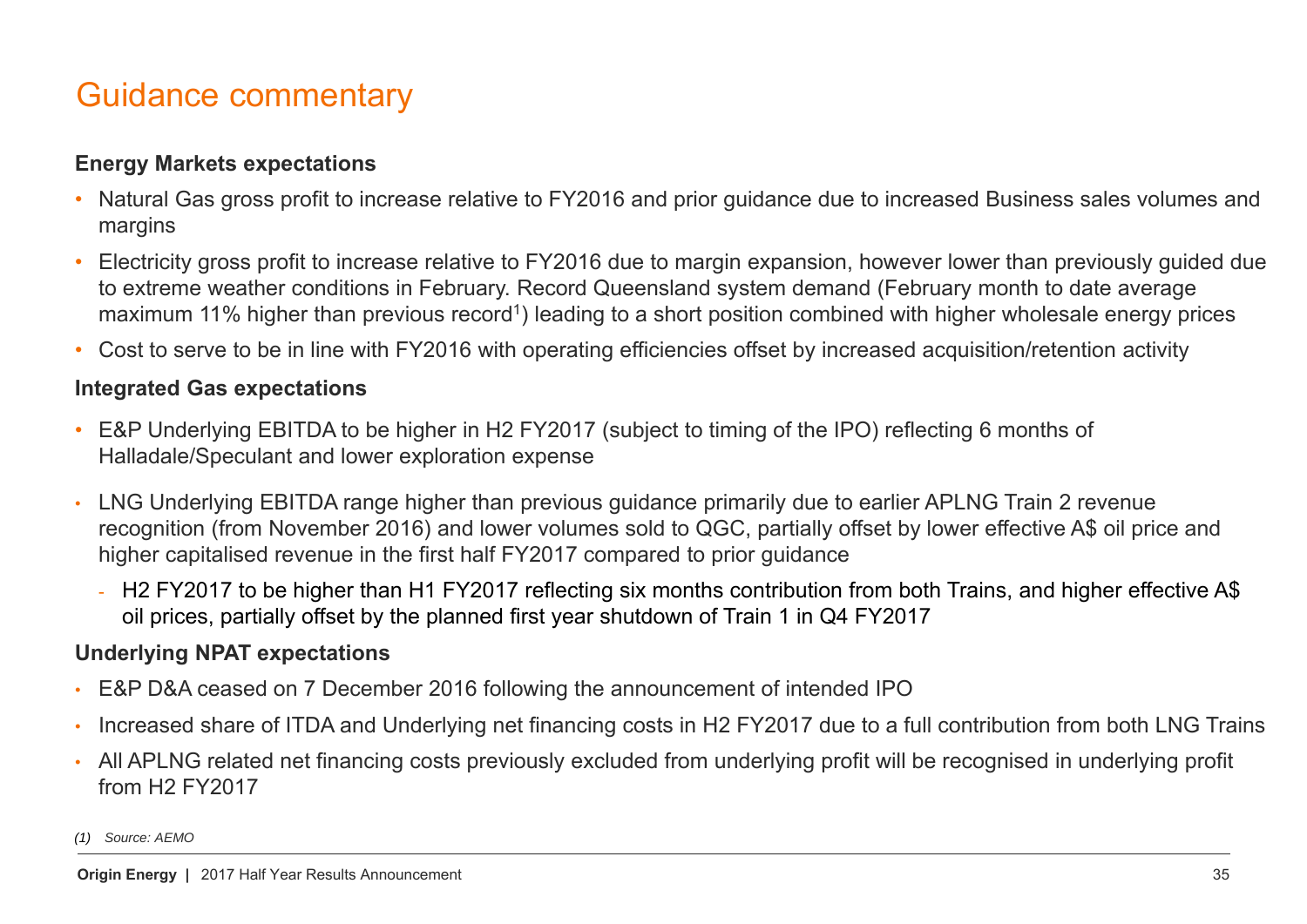# **THANK YOU**

#### **For more information**

Peter RiceGeneral Manager, Capital Markets Email: peter.rice@originenergy.com.au Office: +61 2 8345 5308Mobile: + 61 417 230 306

www.originenergy.com.au

Joanna NelsonGroup Manager, Investor Relations Email: joanna.nelson@originenergy.com.au Office: +61 2 9375 5708Mobile: + 61 459 837 251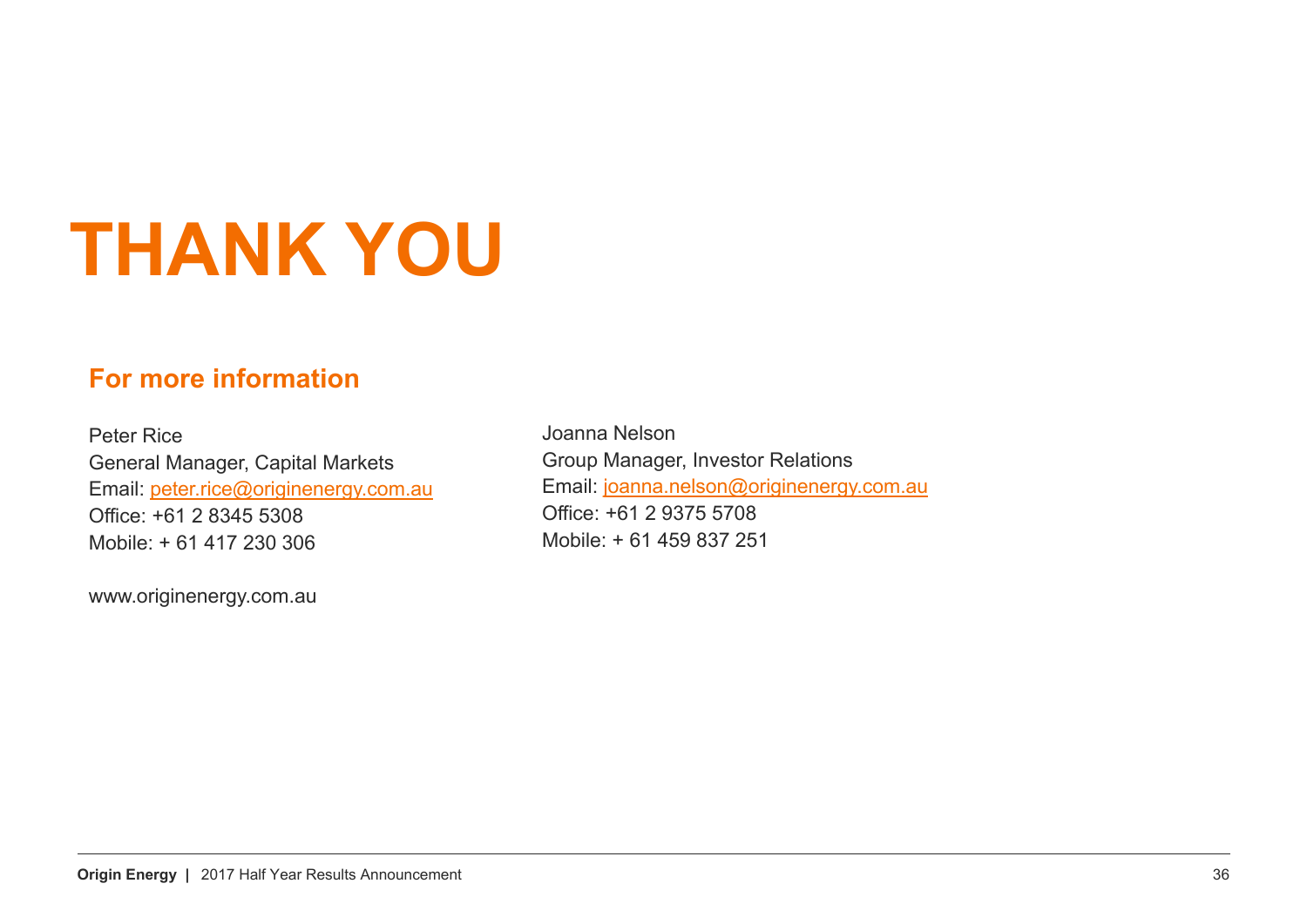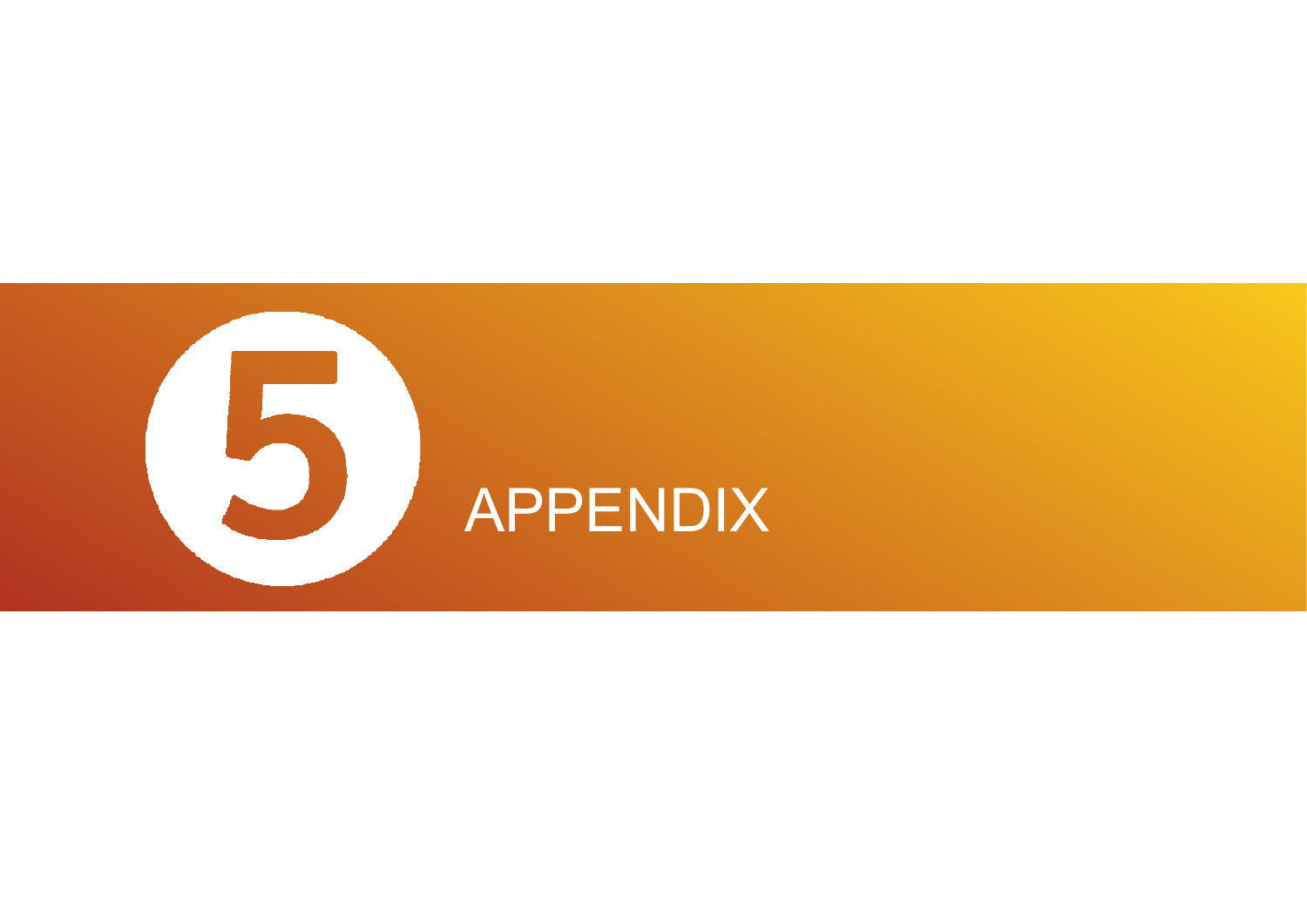## Reconciliation of Statutory Loss to Underlying Profit

| $$$ million)                                           | <b>HY2017</b> | <b>HY2016</b> |
|--------------------------------------------------------|---------------|---------------|
| <b>Statutory (Loss)</b> – total operations             | (1,677)       | (254)         |
| Items Excluded from Underlying Profit                  |               |               |
| Fair value and foreign exchange movements <sup>1</sup> | 37            | (82)          |
| LNG items pre revenue recognition <sup>1</sup>         | (36)          | (154)         |
| Disposals, dilutions and impairments <sup>1</sup>      | (1,862)       | (272)         |
| <b>Total Items Excluded from Underlying Profit</b>     | (1,861)       | (508)         |
| <b>Underlying Profit</b> – total operations            | 184           | 254           |

#### **Fair value and foreign exchange movements**

- •Non-cash impact of oil put options (-\$18 million)
- • Non-cash financial instruments impacting Energy Markets (+\$36 million)
- • Non-cash foreign exchange movements relating to LNG (+\$11 million)
- •Non-cash gain due to appreciation of AUD (+\$8 million)

#### **LNG items pre revenue recognition**

- •Origin's net financing costs (-\$31 million)
- •Pre-production costs unable to be capitalised (-\$5 million)

#### **Disposals, impairments and business restructuring**

- •Gains relating to asset sales (+\$71 million)
- • Impairments relating to share of APLNG impairment (-\$1,031 million), Browse basin (-\$578 million), NewCo conventional exploration assets (-\$170 million) and Energia Austral (-\$114 million)
- • Business restructuring costs (-\$40 million) associated with Origin's cost reduction programs and tax loss write offs

*(1) Aggregation of items excluded from Underlying Profit has changed from the prior period.*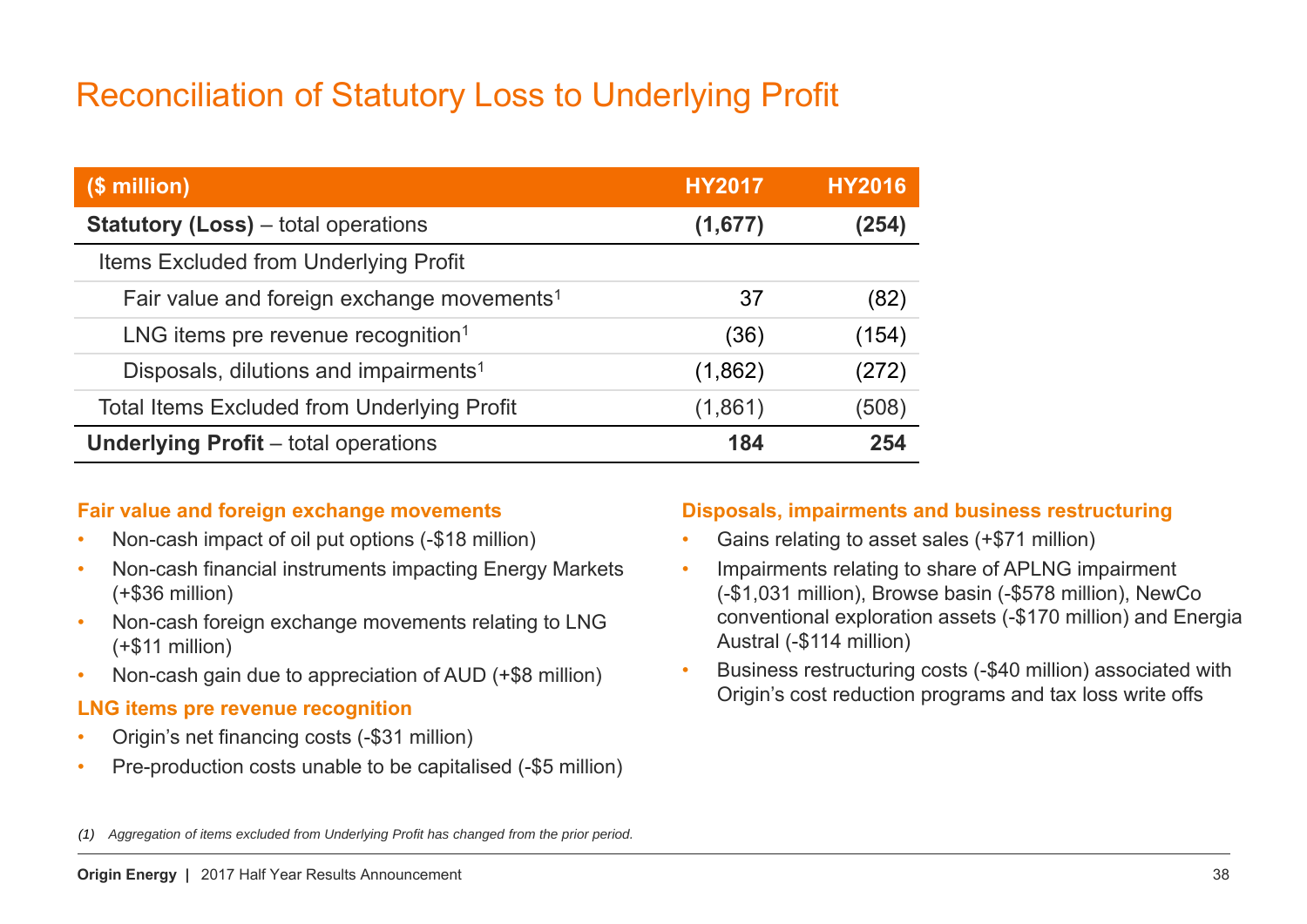#### Reconciliation of adjusted net debt

|                                      | <b>Issue</b>    | <b>Issue</b>    | <b>Hedged</b>   | <b>Hedged</b>   | AUD \$'m                               | AUD \$'m                                                             | AUD \$'m      |
|--------------------------------------|-----------------|-----------------|-----------------|-----------------|----------------------------------------|----------------------------------------------------------------------|---------------|
|                                      | <b>Currency</b> | <b>Notional</b> | <b>Currency</b> | <b>Notional</b> | <b>Dec-16</b>                          | <b>Dec-16</b>                                                        | <b>Dec-16</b> |
|                                      |                 |                 |                 |                 | Interest-bearing<br><b>liabilities</b> | Fair value adjustments Adjusted net<br>on FX hedging<br>transactions | debt          |
| <b>AUD Debt</b>                      | <b>AUD</b>      | 1,280           | <b>AUD</b>      | 1,280           | 1,280                                  | 0                                                                    | 1,280         |
| USD Debt Left in USD                 | <b>USD</b>      | 850             | <b>USD</b>      | 850             | 1,175                                  | 0                                                                    | 1,175         |
| USD Debt Swapped to AUD              | <b>USD</b>      | 895             | <b>AUD</b>      | 1,004           | 1,244                                  | (240)                                                                | 1,004         |
| EUR Debt Swapped to AUD <sup>1</sup> | <b>EUR</b>      | 2,700           | <b>AUD</b>      | 3,727           | 4,040                                  | (313)                                                                | 3,727         |
| EUR Debt Swapped to $USD2$           | <b>EUR</b>      | 1,000           | <b>USD</b>      | 1,372           | 1,456                                  | 441                                                                  | 1,897         |
| NZD Debt Swapped to AUD <sup>1</sup> | <b>NZD</b>      | 246             | <b>AUD</b>      | 218             | 237                                    | (19)                                                                 | 218           |
| <b>Total</b>                         |                 |                 |                 |                 | 9,432                                  | (131)                                                                | 9,301         |
| Cash and cash equivalents            |                 |                 |                 |                 |                                        |                                                                      | (158)         |
| <b>Adjusted net debt</b>             |                 |                 |                 |                 |                                        |                                                                      | 9,143         |

- • Foreign currency debt has been largely hedged into either AUD or USD using cross currency interest rate swap (CCIRS) derivatives
- •Accounting standards require the foreign currency debt and the linked CCIRS derivatives to be disclosed separately
- • As at 31 December 2016, Origin's interest bearing liabilities were A\$9,432 million. The associated CCIRS was a net derivative asset of A\$131 million. The net of these two amounts reflect the quantum of debt Origin is required to repay upon maturity

*<sup>(1)</sup> Since the inception of the CCIRS derivatives, the AUD has depreciated against the USD, EUR and NZD. This has meant that interest-bearing liabilities show a larger liability when the foreign debt is*  translated at current spot rates. The fair value of the CCIRS derivatives on the other hand increased, shown as a derivative asset (reduces the quantum of debt Origin is required to pay upon maturity)

<sup>(2)</sup> Conversely, the USD has appreciated relative to EUR since the inception of the EUR to USD CCIRS derivatives. This has meant that interest-bearing liabilities show a lower liability when the foreign *debt is translated at the current spot rate. The fair value of the CCIRS derivatives on the other hand has decreased and is shown as a derivative liability.*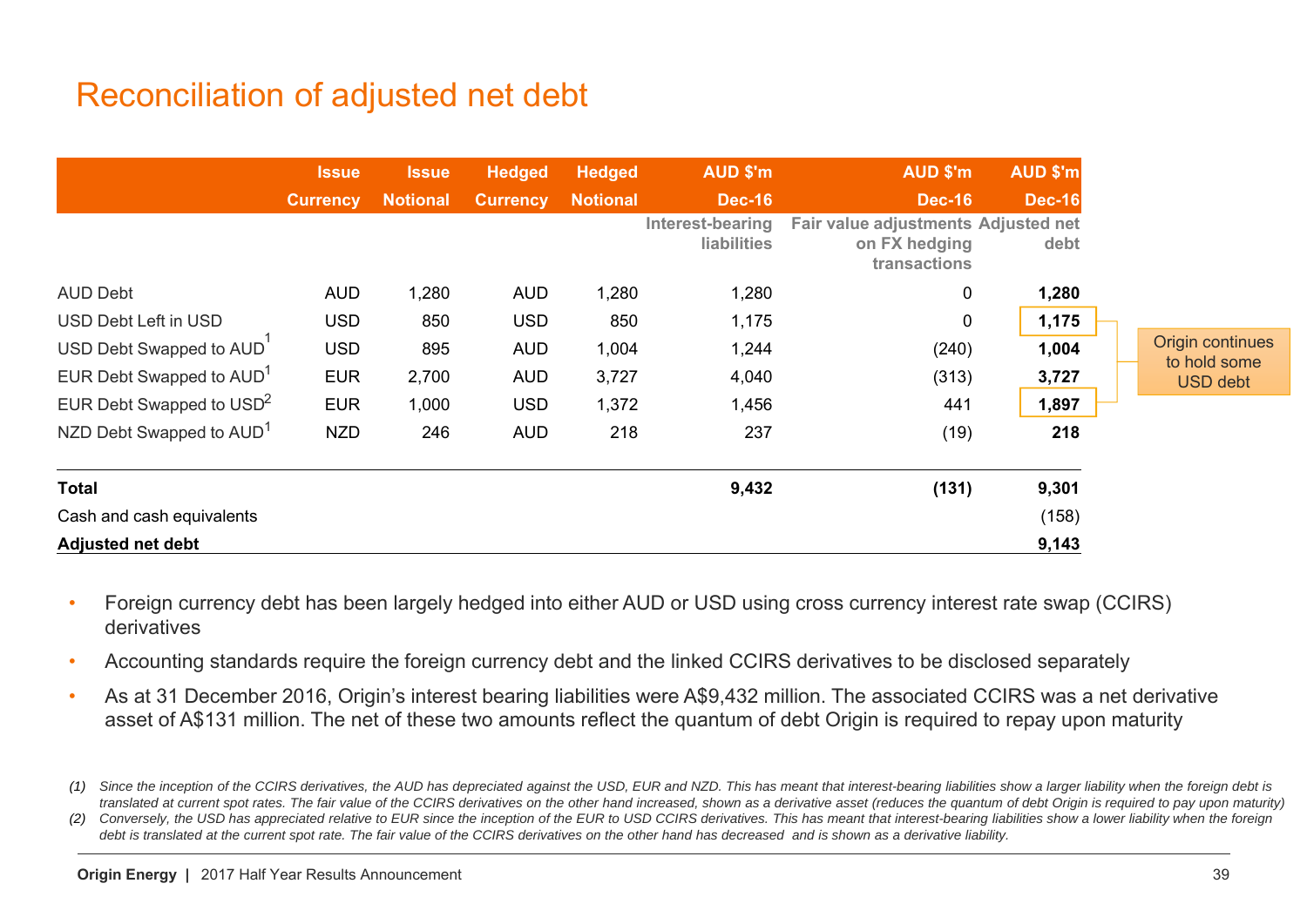#### Energy Markets sales volumes

Natural Gas sales volume (PJ)

| <b>Half year ended 31</b><br><b>December</b> | 2016  | 2015  | <b>Change</b><br>(PJ) | <b>Change</b><br>℅ |
|----------------------------------------------|-------|-------|-----------------------|--------------------|
| <b>Retail</b>                                |       |       |                       |                    |
| <b>NSW</b>                                   | 5.1   | 4.4   | 0.7                   | 16.6               |
| Victoria                                     | 14.8  | 15.1  | (0.3)                 | (2.1)              |
| Queensland                                   | 1.5   | 1.6   | (0.0)                 | (3.1)              |
| South Australia                              | 3.0   | 3.1   | (0.1)                 | (2.4)              |
| <b>Total Retail volumes</b>                  | 24.5  | 24.2  | 0.3                   | 1.2                |
| <b>Total Business volumes</b>                | 74.6  | 60.1  | 14.5                  | 24                 |
| <b>Internal Generation</b>                   | 21.9  | 29.6  | (7.7)                 | (26)               |
| <b>Total Natural Gas</b>                     | 120.9 | 113.9 | 7.0                   | 6.0                |

Electricity sales volume (TWh)

| <b>Half year ended 31</b><br><b>December</b> | 2016 | 2015 | Change<br>(TWh) | <b>Change</b><br>% |
|----------------------------------------------|------|------|-----------------|--------------------|
| <b>Retail</b>                                |      |      |                 |                    |
| <b>NSW</b>                                   | 4.5  | 4.5  | (0.0)           | (0.2)              |
| Victoria                                     | 1.7  | 1.9  | (0.3)           | (13.8)             |
| Queensland                                   | 2.5  | 2.4  | 0.1             | 4.8                |
| South Australia                              | 0.5  | 0.5  | (0.0)           | (2.2)              |
| <b>Total Retail volumes</b>                  | 9.2  | 9.4  | (0.2)           | (1.8)              |
| <b>Total Business volumes</b>                | 10.2 | 9.3  | 0.9             | 10                 |
| <b>Total Electricity</b>                     | 19.4 | 18.6 | 0.7             | 4                  |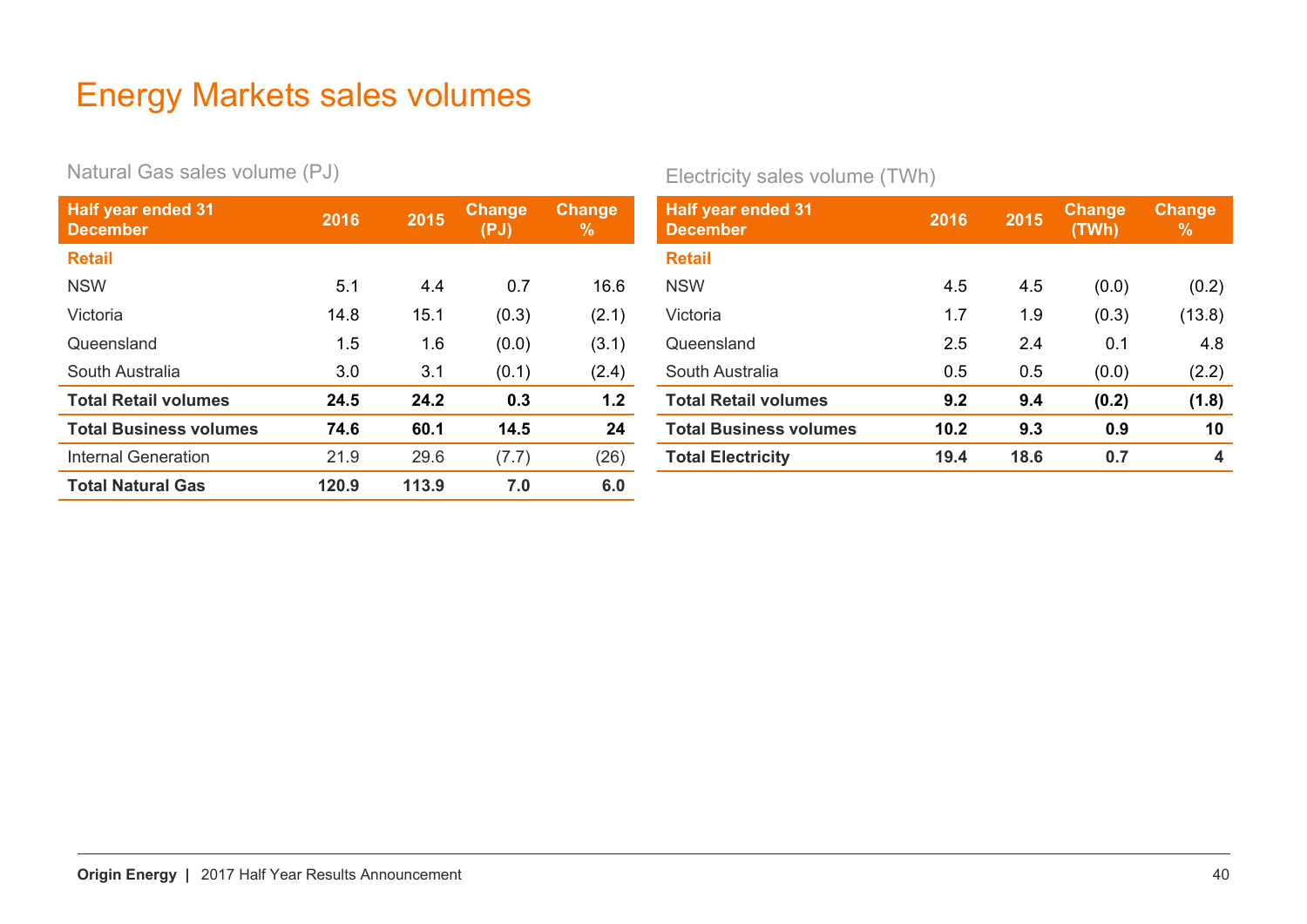#### Energy Markets customer accounts

Customer Accounts

|                                    |                    | <b>31 December 2016</b>      |              | 30 June 2016       |                              |              |               |
|------------------------------------|--------------------|------------------------------|--------------|--------------------|------------------------------|--------------|---------------|
| <b>Customer</b><br>Accounts ('000) | <b>Electricity</b> | <b>Natural</b><br><b>Gas</b> | <b>Total</b> | <b>Electricity</b> | <b>Natural</b><br><b>Gas</b> | <b>Total</b> | <b>Change</b> |
| NSW <sup>1</sup>                   | 1,233              | 260                          | 1,493        | ,240               | 252                          | 1,492        |               |
| Victoria                           | 761                | 165                          | 926          | 761                | 160                          | 921          | 5             |
| Queensland                         | 561                | 481                          | 1,041        | 566                | 478                          | 1,044        | (3)           |
| South Australia <sup>2</sup>       | 185                | 201                          | 386          | 174                | 199                          | 372          | 14            |
| <b>Total</b>                       | 2,740              | 1,107                        | 3,846        | 2,741              | 1,089                        | 3,830        | 17            |

*(1) Australian Capital Territory (ACT) customer accounts are included in New South Wales.*

*(2) Northern Territory customers are included in South Australia.*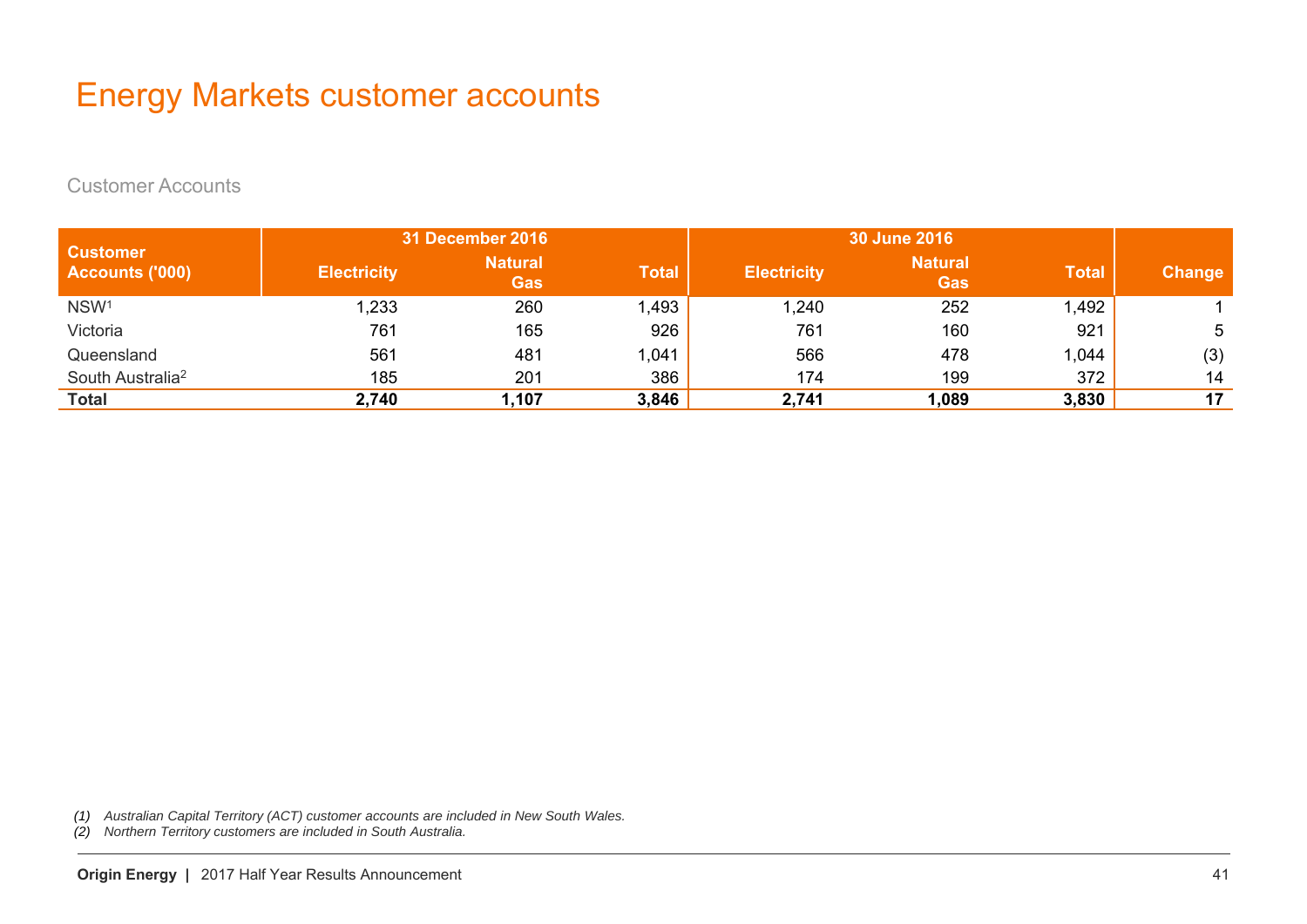## Energy Markets generation

Generation portfolio

| <b>Half year ended 31</b><br><b>December</b> | <b>Nameplate</b><br><b>Capacity</b><br>(MW) | Type <sup>1</sup> | <b>Equivalent</b><br><b>Reliability</b><br>Factor <sup>2</sup> | <b>Capacity</b><br><b>Factor</b> | <b>Electricity</b><br><b>Output</b><br>(GWh) | <b>Pool</b><br><b>Revenue</b><br>\$m\$ | <b>Pool</b><br><b>Revenue</b><br>(\$/MWh) |
|----------------------------------------------|---------------------------------------------|-------------------|----------------------------------------------------------------|----------------------------------|----------------------------------------------|----------------------------------------|-------------------------------------------|
| Eraring                                      | 2,880                                       | <b>Black Coal</b> | 88.7%                                                          | 46%                              | 5,841                                        | 322                                    | 55                                        |
| Darling Downs                                | 644                                         | <b>CCGT</b>       | 98.5%                                                          | 52%                              | 1,490                                        | 95                                     | 64                                        |
| Osborne <sup>3</sup>                         | 180                                         | <b>CCGT</b>       | 100.0%                                                         | 41%                              | 322                                          | 45                                     | 139                                       |
| <b>OCGT</b>                                  | 2,037                                       | <b>OCGT</b>       | 93.7%                                                          | 6%                               | 556                                          | 87                                     | 157                                       |
| Shoalhaven                                   | 240                                         | Pump/Hydro        | 91.6%                                                          | 5%                               | 57                                           | $\overline{7}$                         | 121                                       |
| Cullerin Range <sup>4</sup>                  | 30                                          | Wind              | 93.0%                                                          | 60%                              | 5                                            | 0                                      | 87                                        |
| <b>Internal Generation</b>                   | 6,011                                       |                   | 91.46%                                                         |                                  | 8,272                                        | 557                                    | 67                                        |
| Renewable PPA's                              | 732                                         | Solar / Wind      | n.a.                                                           | 37%                              | 1,209                                        |                                        |                                           |

*(1) OCGT = Open cycle gas turbine; CCGT = Combined cycle gas turbine.*

*(2) Availability for Eraring = Equivalent Availability Factor (which takes into account de-ratings).*

*(3) Origin has 50% interest in the 180MW plant and contracts 100% of the output.*

*(4) Cullerin Range Wind Farm sale was executed on 13th July 2016 (figures for Cullerin are for 12 days only)*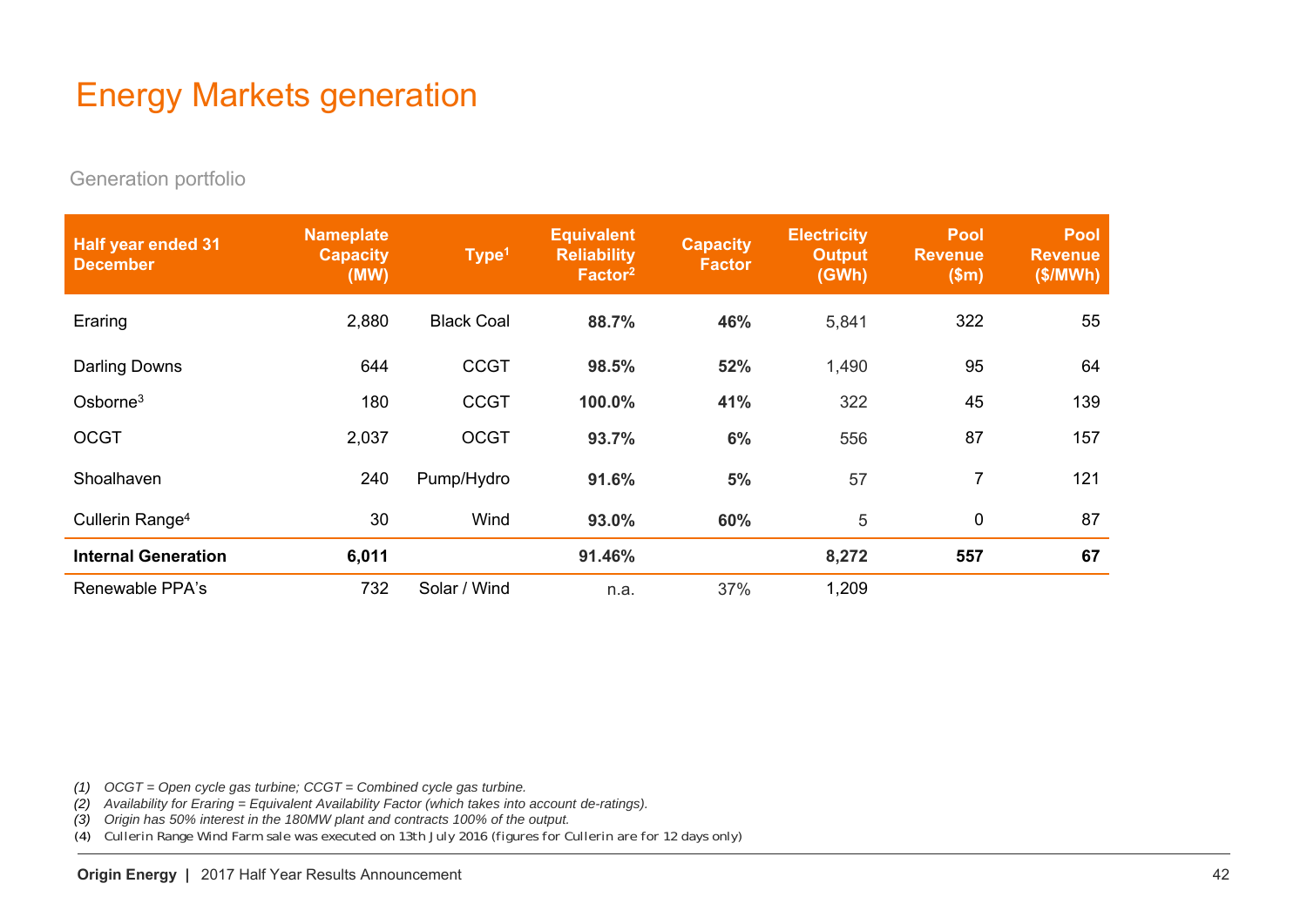#### Renewable Power Purchase Agreements



**Origin's LRET position1**

2

*(1) REC liability based on growth in line with AEMO's system demand*

*(2) Darling Downs Solar and Stockyard Hill Wind are based on management's estimates of the potential timing of development*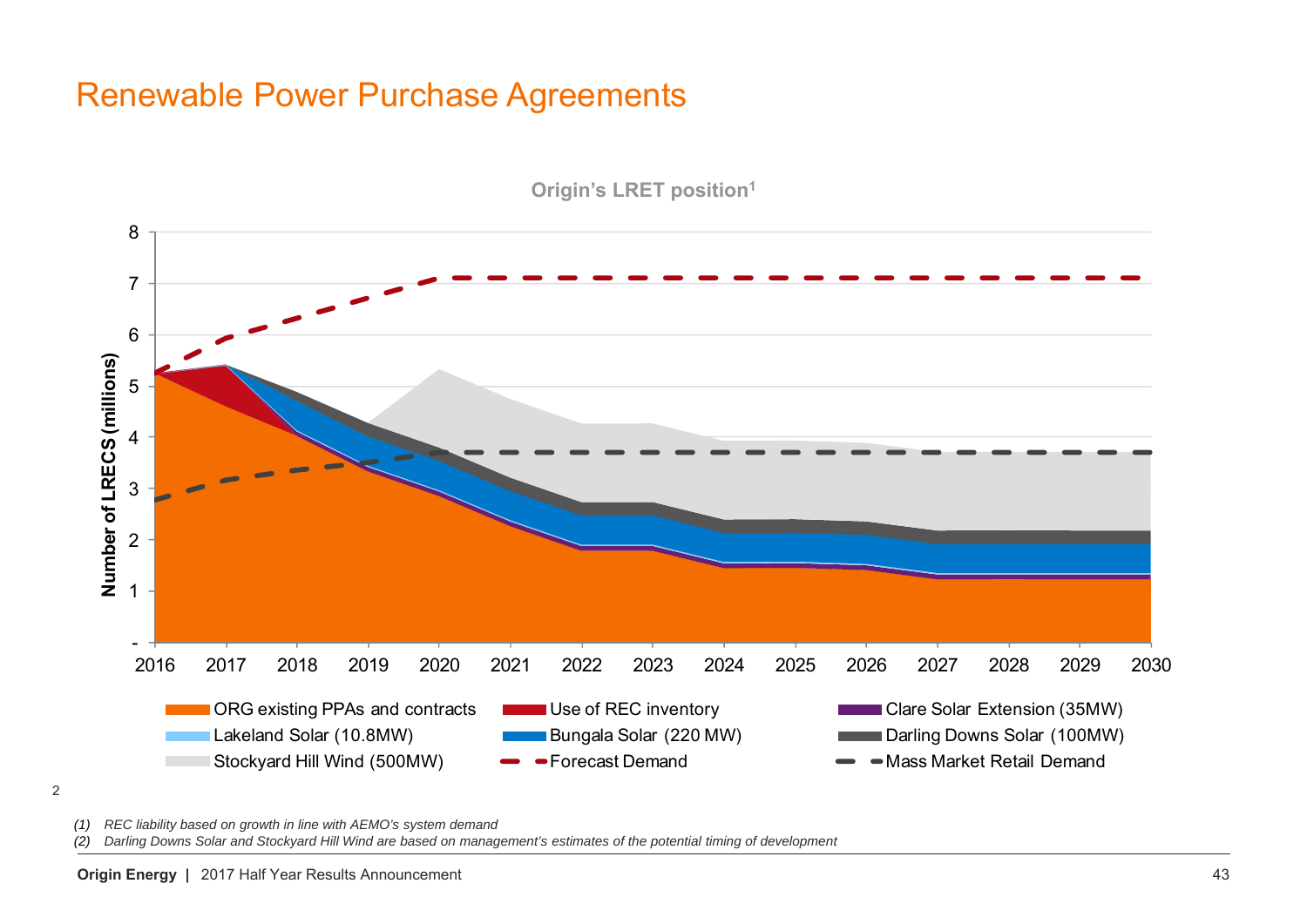#### Important Notices

All figures in this report relate to businesses of the Origin Energy Group (Origin, or the Company), being Origin Energy Limited and its controlled entities, for the half year ended 31 December 2016 (the period) compared with the half year ended 31 December 2015 (the prior corresponding period), except where otherwise stated.

Origin's Financial Statements for the half year ended 31 December 2016 are presented in accordance with Australian Accounting Standards. The Segment results, which are used to measure segment performance, are disclosed in note A1 of the Interim Financial Statements and are disclosed on a basis consistent with the information provided internally to the Managing Director. Origin's Statutory Profit contains a number of items that when excluded provide a different perspective on the financial and operational performance of the business. Income Statement amounts presented on an underlying basis such as Underlying Consolidated Profit, are non-IFRS financial measures, and exclude the impact of these items consistent with the manner in which the Managing Director reviews the financial and operating performance of the business. Each underlying measure disclosed has been adjusted to remove the impact of these items on a consistent basis. A reconciliation and description of the items that contribute to the difference between Statutory Profit and Underlying Consolidated Profit is provided in slide 38.

This report also includes certain other non-IFRS financial measures. These non-IFRS financial measures are used internally by management to assess the performance of Origin's business and make decisions on allocation of resources. Further information regarding the non-IFRS financial measures and other key terms used in this presentation is included in this Appendix. Non-IFRS measures have not been subject to audit or review.

Certain comparative amounts from the prior corresponding period have been re-presented to conform to the current period's presentation.

On 10 August 2015, Origin divested its entire 53.09% interest in Contact Energy. As a consequence, Contact has been presented as a discontinued operation in the income statement. This investor presentation provides a discussion of the performance and operations of all of Origin's businesses during the half year ended 31 December 2016.

A reference to Australia Pacific LNG or APLNG is a reference to Australia Pacific LNG Pty Limited in which Origin holds a 37.5% shareholding. Origin's shareholding in Australia Pacific LNG is equity accounted.

A reference to \$ is a reference to Australian dollars unless specifically marked otherwise.

All references to debt are a reference to interest bearing debt only. Individual items and totals are rounded to the nearest appropriate number or decimal. Some totals may not add down the page due to rounding of individual components. When calculating a percentage change, a positive or negative percentage change denotes the mathematical movement in the underlying metric, rather than a positive or a detrimental impact. Measures for which the numbers change from negative to positive, or vice versa, are labelled as not applicable.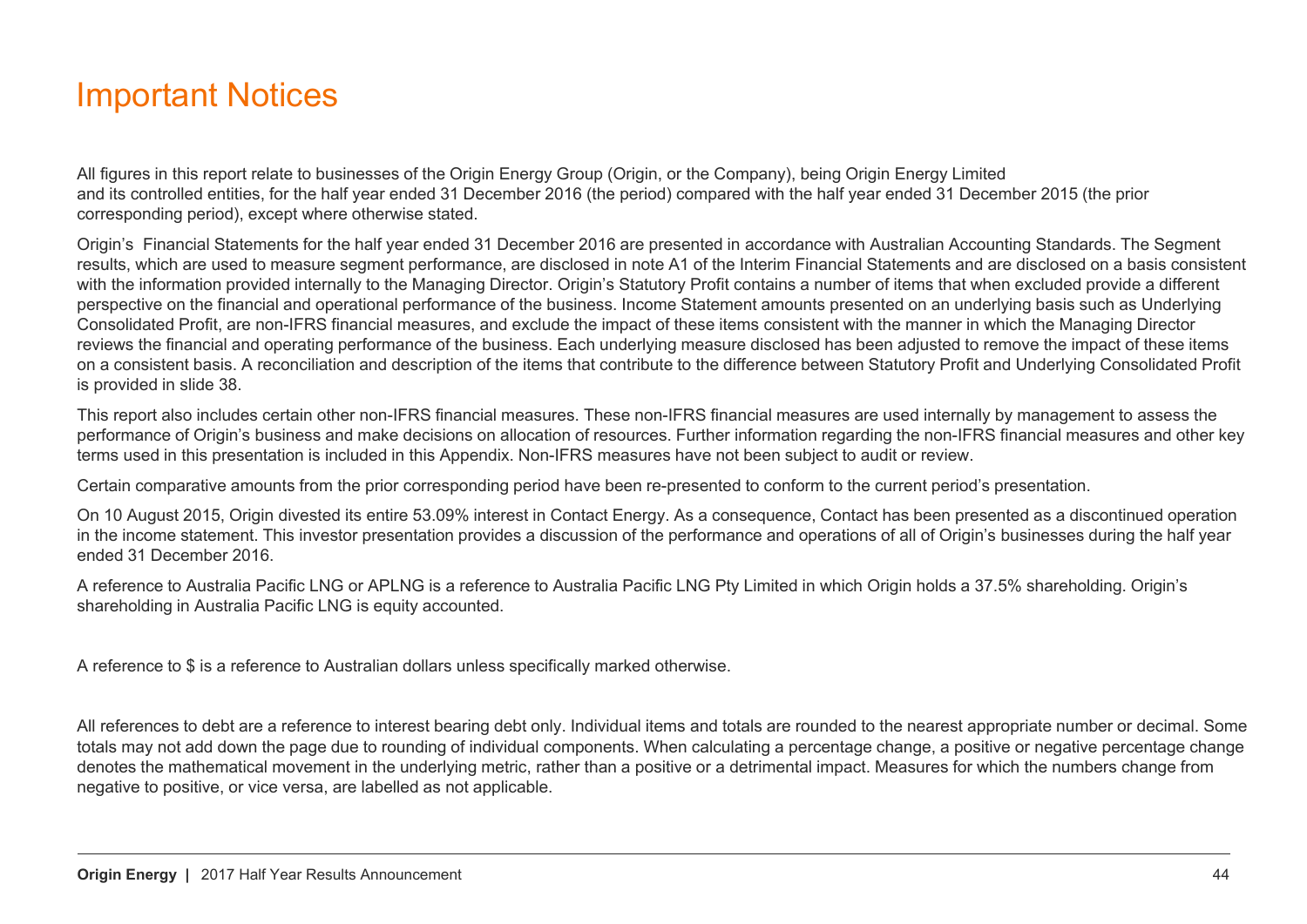## Glossary - Statutory Financial Measures

Statutory Financial Measures are measures included in the Interim Financial Statements for the Origin Consolidated Group, which are measured and disclosed in accordance with applicable Australian Accounting Standards. Statutory Financial Measures also include measures that have been directly calculated from, or disaggregated directly from financial information included in the Interim Financial Statements for the Origin Consolidated Group.

| <b>Term</b>                                | <b>Meaning</b>                                                                                                                                                          |
|--------------------------------------------|-------------------------------------------------------------------------------------------------------------------------------------------------------------------------|
| <b>Statutory Profit/Loss</b>               | Net profit/loss after tax and non-controlling interests as disclosed in the Income Statement of the Origin Consolidated Interim Financial<br>Statements.                |
| Statutory earnings per share (EPS)         | Statutory profit/loss divided by weighted average number of shares.                                                                                                     |
| Cash flows from operating<br>activities    | Statutory cash flows from operating activities as disclosed in the Cash Flow Statement of the Origin Consolidated Interim Financial<br>Statements.                      |
| Cash flows used in investing<br>activities | Statutory cash flows used in investing activities as disclosed in the Cash Flow Statement of the Origin Consolidated Interim Financial<br>Statements.                   |
| Cash flows from financing activities       | Statutory cash flows from financing activities as disclosed in the Cash Flow Statement of the Origin Consolidated Interim Financial<br>Statements.                      |
| External revenue                           | Revenue after elimination of intersegment sales on consolidation as disclosed in the Income Statement of the Origin Consolidated<br><b>Interim Financial Statements</b> |
| <b>NCOIA</b>                               | Net cash flow from operating and investing activities                                                                                                                   |
| Net debt                                   | Total current and non-current interest bearing liabilities only less cash and cash equivalents.                                                                         |
| Non-controlling interest                   | Economic interest in a controlled entity of the consolidated entity that is not held by the Parent entity or a controlled entity of the Group.                          |
| Statutory net financing costs              | Interest expense net of interest income as disclosed in the Origin Consolidated Interim Financial Statements.                                                           |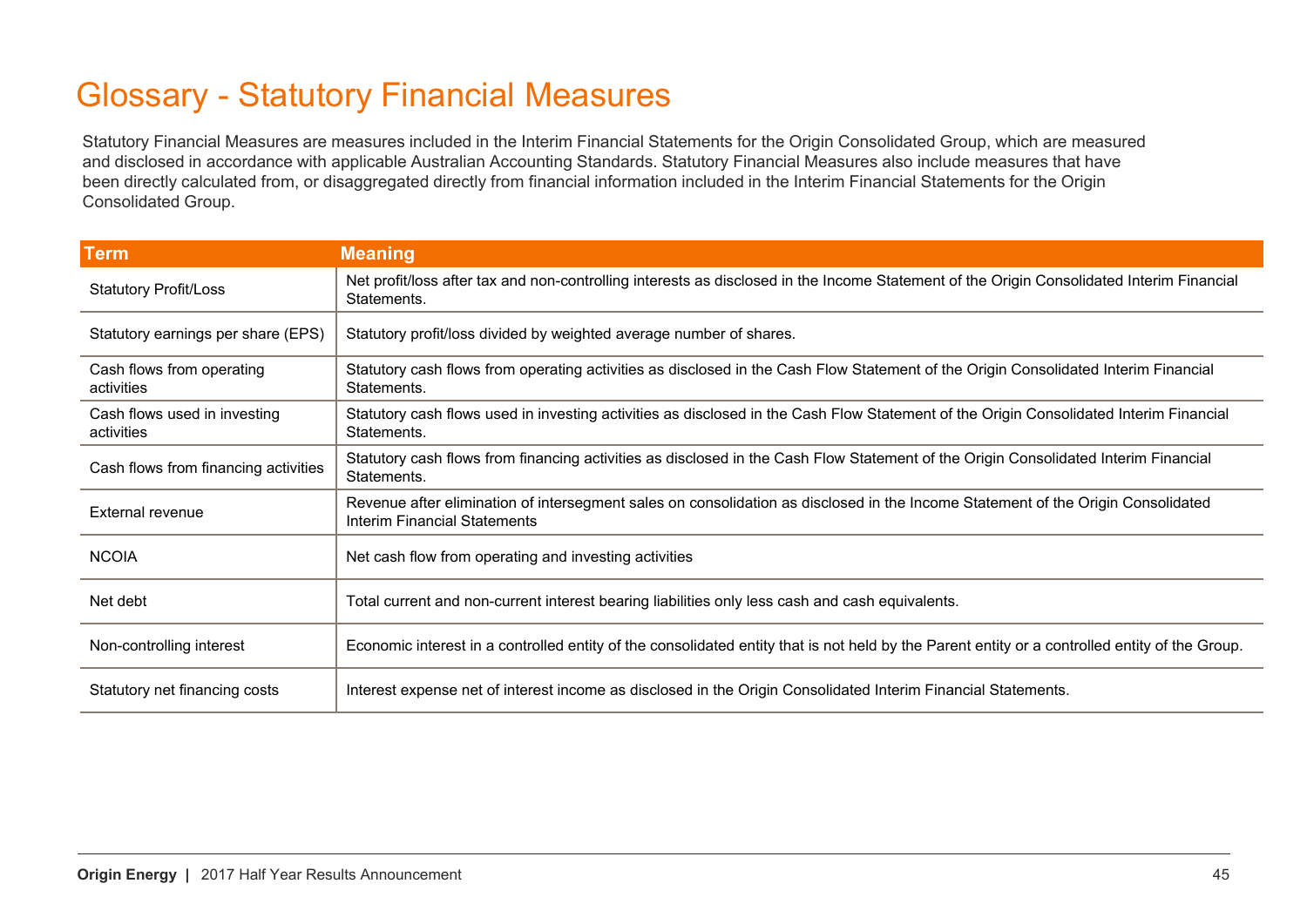#### Glossary - Non-IFRS Financial Measures

Non-IFRS Financial measures are defined as financial measures that are presented other than in accordance with all relevant Accounting Standards. Non-IFRS Financial measures are used internally by management to assess the performance of Origin's business, and to make decisions on allocation of resources.

| <b>Term</b>                              | <b>Meaning</b>                                                                                                                                                                                                                                                                                                                                                                                                                                                     |  |  |  |
|------------------------------------------|--------------------------------------------------------------------------------------------------------------------------------------------------------------------------------------------------------------------------------------------------------------------------------------------------------------------------------------------------------------------------------------------------------------------------------------------------------------------|--|--|--|
| <b>Adjusted Net Debt</b>                 | Net Debt adjusted to remove fair value adjustments on borrowings in hedge relationships.                                                                                                                                                                                                                                                                                                                                                                           |  |  |  |
| <b>Average Capital Employed</b>          | Shareholders Equity plus Origin Debt plus Origin's Share of APLNG Project Finance plus Non-cash fair value uplift plus net<br>derivative liabilities. The average is a simple average of opening and closing in any year.                                                                                                                                                                                                                                          |  |  |  |
| Gross Margin                             | Gross profit divided by Revenue.                                                                                                                                                                                                                                                                                                                                                                                                                                   |  |  |  |
| <b>Gross Profit</b>                      | Revenue less cost of goods sold.                                                                                                                                                                                                                                                                                                                                                                                                                                   |  |  |  |
| <b>ITDA</b>                              | Interest, Tax, Depreciation and Amortisation                                                                                                                                                                                                                                                                                                                                                                                                                       |  |  |  |
| Non-cash fair value uplift               | Reflects the impact of the accounting uplift in the asset base of APLNG of \$1.9 billion which was recorded on the creation of<br>APLNG and subsequent share issues to Sinopec. This balance will be depreciated in APLNG's income statement on an ongoing<br>basis and, therefore, a Dilution Adjustment is made to remove this depreciation. The non-cash fair value uplift adjustments are<br>disclosed and explained in Note C1.2 of the financial statements. |  |  |  |
| Prior corresponding period               | 6 month period to 31 December 2015.                                                                                                                                                                                                                                                                                                                                                                                                                                |  |  |  |
| <b>Underlying Profit</b>                 | Underlying net profit after tax and non-controlling interests as disclosed in note A1 of the Origin Consolidated Interim Financial<br>Statements.                                                                                                                                                                                                                                                                                                                  |  |  |  |
| Underlying earnings per share            | Underlying profit/loss divided by weighted average number of shares.                                                                                                                                                                                                                                                                                                                                                                                               |  |  |  |
| Items excluded from Underlying Profit    | Items that do not align with the manner in which the Managing Director reviews the financial and operating performance of the<br>business which are excluded from Underlying Profit.                                                                                                                                                                                                                                                                               |  |  |  |
| <b>Total Segment Revenue</b>             | Total revenue for the Energy Markets, Integrated Gas, Contact Energy and Corporate segments, including inter-segment sales,<br>as disclosed in note A1 of the Origin Consolidated Interim Financial Statements.                                                                                                                                                                                                                                                    |  |  |  |
| Underlying average interest rate         | Underlying interest expense for the current period divided by Origin's average drawn debt during the year (excluding funding<br>related to Australia Pacific LNG).                                                                                                                                                                                                                                                                                                 |  |  |  |
| <b>Underlying EBITDA</b>                 | Underlying earnings before underlying interest, underlying tax, underlying depreciation and amortisation (EBITDA) as disclosed in<br>note A1 of the Origin Consolidated Interim Financial Statements.                                                                                                                                                                                                                                                              |  |  |  |
| Underlying depreciation and amortisation | Underlying depreciation and amortisation as disclosed in note A1 of the Origin Consolidated Interim Financial Statements.                                                                                                                                                                                                                                                                                                                                          |  |  |  |
| <b>Underlying EBIT</b>                   | Underlying earnings before underlying interest and underlying tax (EBIT) as disclosed in note A1 of the Origin Consolidated<br>Interim Financial Statements.                                                                                                                                                                                                                                                                                                       |  |  |  |
| Underlying income tax expense            | Underlying income tax expense as disclosed in note A1 of the Origin Consolidated Interim Financial Statements.                                                                                                                                                                                                                                                                                                                                                     |  |  |  |
| Underlying net financing costs           | Underlying interest expense net of interest income as disclosed in note A1 of the Origin Consolidated Interim Financial<br>Statements.                                                                                                                                                                                                                                                                                                                             |  |  |  |
| Underlying profit before tax             | Underlying profit before tax as disclosed in note A1 of the Origin Consolidated Interim Financial Statements.                                                                                                                                                                                                                                                                                                                                                      |  |  |  |
| Underlying share of ITDA                 | The Group's share of underlying interest, underlying tax, underlying depreciation and underlying amortisation (ITDA) of equity<br>accounted investees as disclosed in note A1 of the Origin Consolidated Interim Financial Statements.                                                                                                                                                                                                                             |  |  |  |